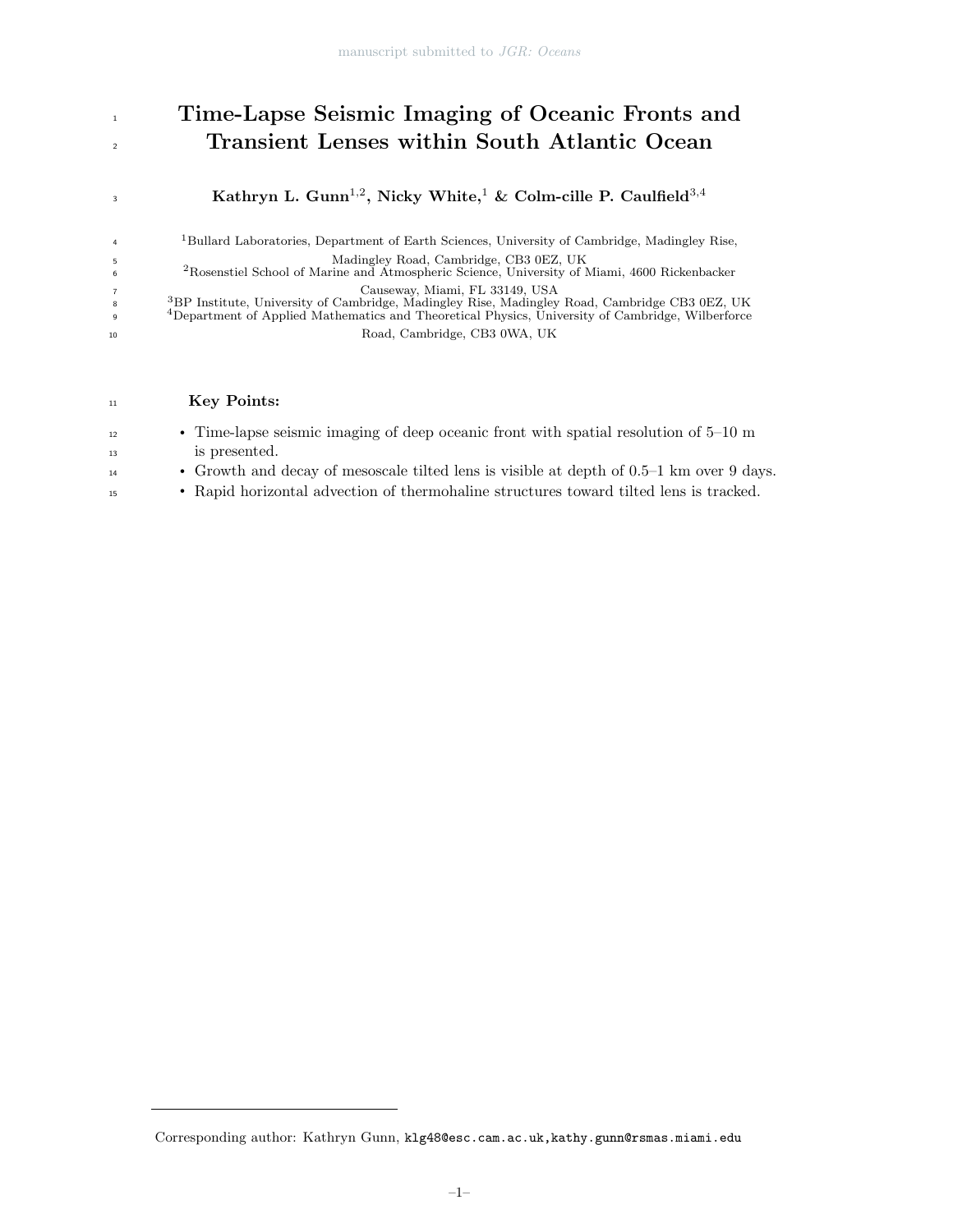#### Abstract

 Oceanic fronts play a pivotal role in controlling water mass transfer, although little is known about deep frontal structure on appropriate temporal and spatial scales. Here, we present a sequence of calibrated time-lapse images from a three-dimensional seismic survey that straddles the Brazil-Malvinas Confluence— a significant feature of the merid- ional overturning circulation. Eight vertical transects reveal the evolution of a major front. 22 It is manifest as a discrete planar surface that dips at less than 2<sup>°</sup> and is traceable to 1.5–2 km depth. Its shape and surface expression are consistent with sloping isopycnal surfaces of the calculated potential density field and with coeval sea surface temperature measurements, respectively. Within the top  $\sim$ 1 km, where cold fresh water subducts beneath warm salty water, a series of tilted lenses are banked up against the sharply de-<sup>27</sup> fined front. The largest of these structures is centered at 700 m depth and is cored by cold fresh water. Time-lapse imagery demonstrates that this tilted lens grows and de-<sup>29</sup> cays over nine days. It has a maximum diameter of  $< 34 \pm 0.13$  km and a maximum  $\frac{30}{10}$  height of  $\lt 750 \pm 10$  m. Beneath 1 km, where horizontal density gradients are negligi- ble, numerous deforming lenses and filaments on length scales of 10–100 km are being swept toward the advecting front.

#### Plain Language Summary

 Oceanic fronts (i.e. regions of rapid lateral changes in temperature and/or salin- ity) are key sites of water mass modification, primary productivity and ocean-atmosphere exchange. However, fronts occupy a large range of scales (i.e. meters to kilometers and days to years) and present a significant observational challenge. Typically, measurements are restricted to small high-resolution surveys or to large surveys that have kilometer- scale gaps between sampling locations. We employ an acoustic imaging technique, which records energy reflected from temperature changes within the water column, to overcome these observational limitations. Vertical cross sections through the ocean are constructed over tens of kilometers that map temperature distribution on 10 m-length scales. Crit- ically, this analysis yields frontal observations that span a large range of spatial scales (i.e. 0.1–150 km) over a period of one week. This work presents novel time-lapse obser- vations of frontal structure and behavior. Acoustic images reveal frontal dynamics that are occurring on larger, deeper and faster scales than previously observed. Our analy- sis overcomes observational restrictions, revealing new frontal structure and behavior that have significant implications for future studies and ocean dynamics at fronts.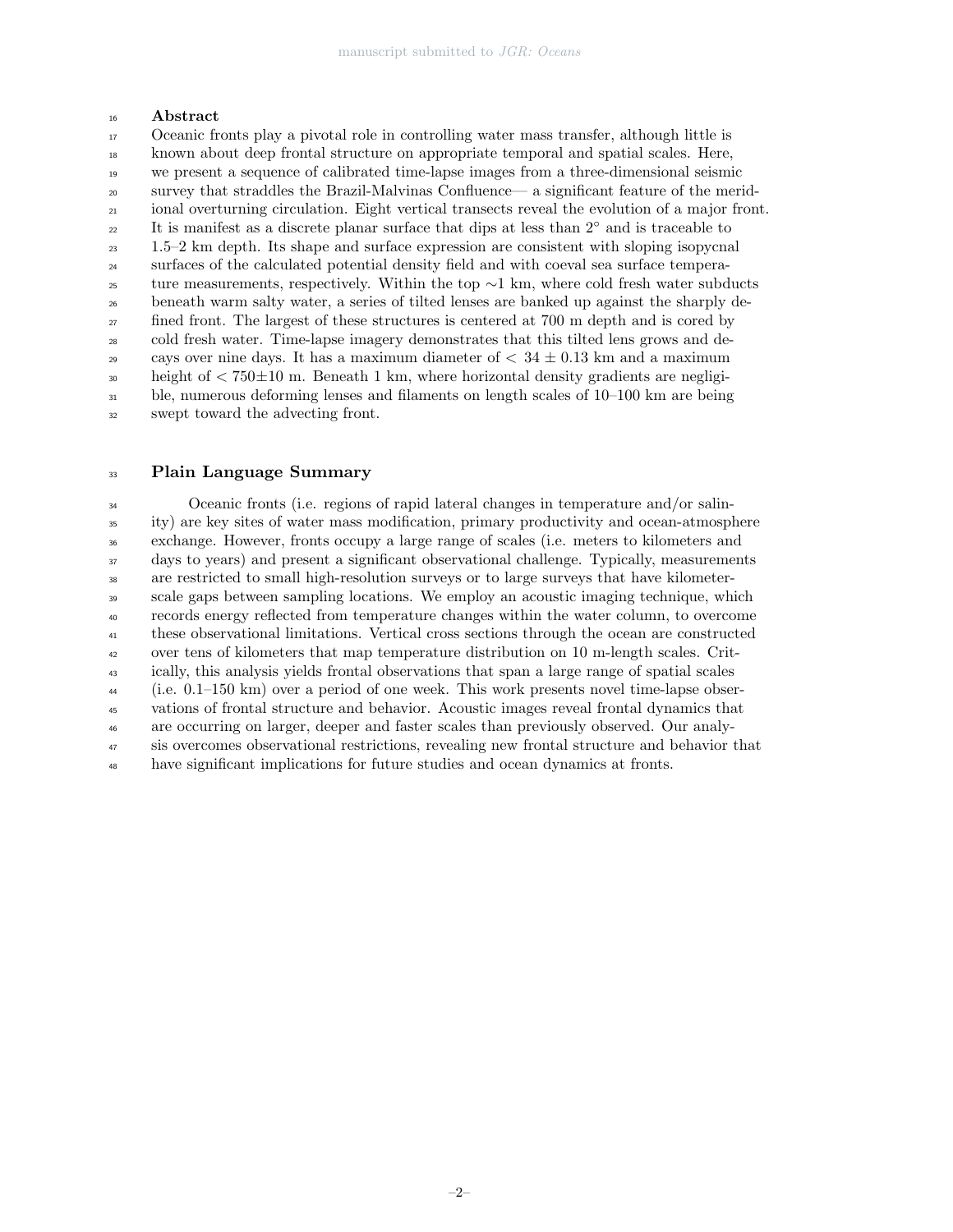# 1 Introduction

 Lateral and vertical gradients of physical properties at major oceanic fronts play a fundamental role in controlling the behavior of the global meridional overturning circulation (Cromwell & Reid, 1956). Convergence at these fronts gives rise to rapid,  $O(100)$  m day<sup>-1</sup>, vertical fluxes that provide pathways for transfer at the ocean-atmosphere boundary, within the surface mixed layer, and at abyssal depths (Pezzi et al., 2005; Spall, Michael, 1995; L. N. Thomas, Tandon, & Mahadevan, 2008). As a result, enhanced vertical fluxes trans- port heat, salt and nutrient-rich water into the euphotic zone that influence biologic pro- ductivity (Taylor & Ferrari, 2011; Tilstone, Miller, Brewin, & Priede, 2014). Oceanic fronts are associated with enhanced levels of turbulence and of energy dissipation (D'Asaro, 59 Lee, Rainville, Harcourt, & Thomas, 2011; Johnston, Rudnick, & Pallàs-Sanz, 2011; Na-gai, Tandon, Yamazaki, Doubell, & Gallager, 2012).

 At fronts, gradients of physical properties are often observed within zones that can be hundreds of meters to tens of kilometers wide, persisting on timescales of days to years. Underway shipboard measurements have yielded high resolution vertical profiles that are  $\epsilon_{64}$  spaced at horizontal intervals of  $O(10)$  km (e.g. Bianchi, Giulivi, & Piola, 1993). In re- cent years, a range of towed and autonomous Lagrangian instruments has enabled dense sampling of fronts (e.g. D'Asaro et al., 2011). This sampling usually extends over tens  $\epsilon_0$  of square kilometers and depths of up to 400 m. Underwater gliders have significantly improved observations at fronts, providing dense measurements at meter-scale vertical  $\epsilon_{\theta}$  and  $O(1)$  km horizontal resolution (see review of Testor et al., 2019). Satellite measure- ments provide continuous surface observations that reveal the spatial and temporal evo- lution of fronts (e.g. Saraceno, Provost, Piola, Bava, & Gagliardini, 2004). Notwithstand- $\eta$ <sup>72</sup> ing these developments, in situ volumetric studies of fronts continue to represent a sig- $\tau_3$  nificant challenge (Pallàs-Sanz, Johnston, & Rudnick, 2010). Computational constraints mean that the high resolution grids required to characterize fronts are yet to be achieved, which means that fronts are usually omitted from quantitative models (Ferrari, 2011). In summary, observational and modeling challenges have tended to hamper our under- $\pi$  standing of frontal dynamics and its role in oceanic and atmospheric circulation.

 Seismic (i.e. acoustic) reflection surveying exploits low (e.g. 5–100 Hz) frequency sources and multiple towed cables with dense arrays of hydrophone receivers that enables <sup>80</sup> oceanic fine structure to be imaged (Holbrook, Páramo, Pearse, & Schmitt, 2003; Rud- dick, Song, Dong, & Pinheiro, 2009). Sound waves are transmitted through, and reflected <sup>82</sup> from, temperature and, to a much lesser extent salinity, fluctuations on length scales that vary from tens of meters to tens of kilometers. Since acoustic reflections are principally generated by changes of temperature gradient that are typically  $O(0.01)$  °C, the resul- tant seismic cross-sections can be used to delineate and map ocean structure and wa- $\frac{1}{86}$  ter masses with contrasting thermohaline properties (Sallarès et al., 2009; Sheen, White,  $\text{B}^8$  Caulfield, & Hobbs, 2012). A typical cross-section is  $>100$  km long and  $>2$  km deep. It can be acquired in a matter of hours and, critically, has approximately equal vertical and  $\frac{89}{100}$  horizontal resolutions of  $O(10)$  m.

 Seismic surveying is a suitable tool for bridging the observational gap between fine scale (i.e. 0.1–10 km) and large scale (i.e. 10–1000 km) structures. Significantly, the re- sultant stacked images can be inverted to obtain distributions of temperature and salin- ity (Dagnino, Sallar`es, Biescas, & Ranero, 2016; Gunn, White, Larter, & Caulfield, 2018). In this way, physical properties of the water column at the time of imaging can be re- trieved from legacy seismic reflection surveys, for which only limited coeval hydrographic measurements may exist. Here, we present time-lapse imagery extracted from a three- dimensional (3D) seismic reflection survey that was acquired across the Brazil-Malvinas confluence of the southwest Atlantic Ocean (Figs. 1 and 2). Our principal aim is to show how what is effectively volumetric imagery has the potential to identify and to analyze transient frontal structures at an oceanographically significant confluence on an unprece-dented range of scales and depths. Note that coincident and dense hydrographic mea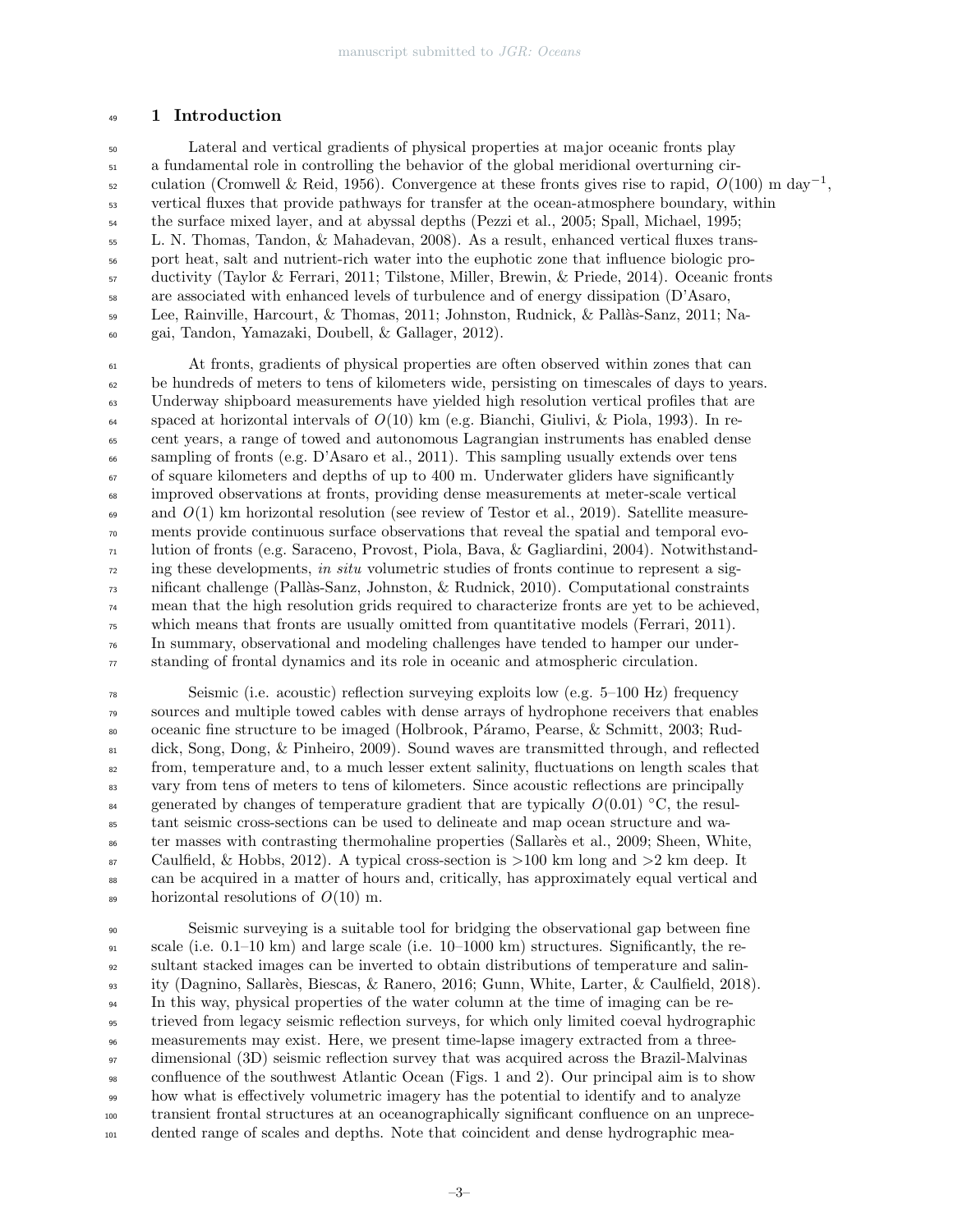surements, which would help to constrain the detailed fluid dynamical nature of these

structures, were unavailable. Nevertheless, our observations have helped to identify fea-

tures that have not previously been imaged in other ways. The quantitative nature of

this imagery, together with corresponding distributions of physical properties, permit po-

tential dynamical mechanisms to be identified. We hope that our results will motivate

combined acquisition programs of hydrographic and seismic reflection surveys in jointly

designed experiments.

# 2 Seismic Acquisition and Processing

 Vertical images are extracted from a 3D survey, which was acquired between Novem- ber 2012 and April 2013 by Polarcus Limited OSE using Seismic Research Vessel Amani. <sup>112</sup> This survey is owned by Administración Nacional de Combustibles, Alcoholes y Portland (ANCAP) and by Royal Dutch Shell. The acoustic source comprises a pair of airgun arrays, each of which has 36 guns with a combined volume of 70 L (i.e.  $4240 \text{ in}^3$ ). These airguns are primed with an air pressure of 14 MPa (i.e. 2000 psi) and simultaneously fired 116 every 10 s (i.e. every  $\sim$ 25 m along the ground). The combined band width of the acous- tic source is 5–100 Hz. Reflected waves are recorded along ten streamers (i.e. acousti- cally sensitive cables), each of which is 6 km long, separated by 125 m, and towed at a depth of 9 m. Each streamer has 480 groups of hydrophones located at intervals of 12.5 m. The record sampling interval is 2 ms. Each pass of the vessel acquired a swath of data that is ∼600 m wide and ∼140–150 km long. The seismic images presented here are ex- tracted from the center of each swath. The vessel steamed with an average azimuth of <sup>123</sup> 41<sup>°</sup> in what is known as a racetrack pattern at a speed of 2.5 m s<sup>-1</sup> (Fig. 2c).

 The geometry of sources and receivers means that each position along a given tra- verse is sampled 120 times. This redundancy enables the signal to noise ratio to be in- creased by stacking seismic reflections from different shotpoint-receiver pairs that sam- ple an identical position or common mid-point (CMP) along each traverse. Optimal stack- $\mu_{128}$  ing relies on careful estimates of root mean squared acoustic sound speed,  $v_{rms}$ , as a func- tion of depth in order to correct for the travel-time delay for different raypaths within 130 a single CMP gather. Individual functions of  $v_{rms}$  are manually picked every 1.25 km. Other signal processing techniques include application of a 20–90 Hz band-pass filter with a roll-off of 24 dB per octave, muting of the bright seabed reflection, and removal of high amplitude acoustic energy that travels horizontally along the length of each streamer. Finally, seismic images were converted to depth using an average sound speed of 1530 m s<sup>-1</sup>. Spatial migration of these images is usually not required since the water column is char-acterized by slow and gradually varying sound speed.

 Processed images represent vertical full-depth cross-sections or slices through the 138 oceanic volume. The vertical resolution of each image is given by  $v/4f$  where v and f are the sound speed of the water column and the dominant frequency of the acoustic source, respectively. In this region,  $v = 1510 \pm 30$  m s<sup>-1</sup> throughout the water column and  $f = 35 \pm 5$  Hz, which means that the vertical resolution is between 10 and 20 m. On seismic images that have been spatially migrated (or that do not require migration), hor- izontal resolution is equal to vertical resolution (i.e. it is not given by the radius of the first Fresnel zone; Yilmaz, 2001). Observed reflectivity is generated by changes in acous- tic impedance, which is defined as the product of sound speed and density. Within the water column, acoustic impedance is predominantly controlled by sound speed variation, which depends upon temperature and, to a much lesser extent, salinity gradients. Thus <sup>148</sup> the reflectivity field contains useful information about temperature and salinity that is recoverable from detailed measurements of sound speed,  $v$ .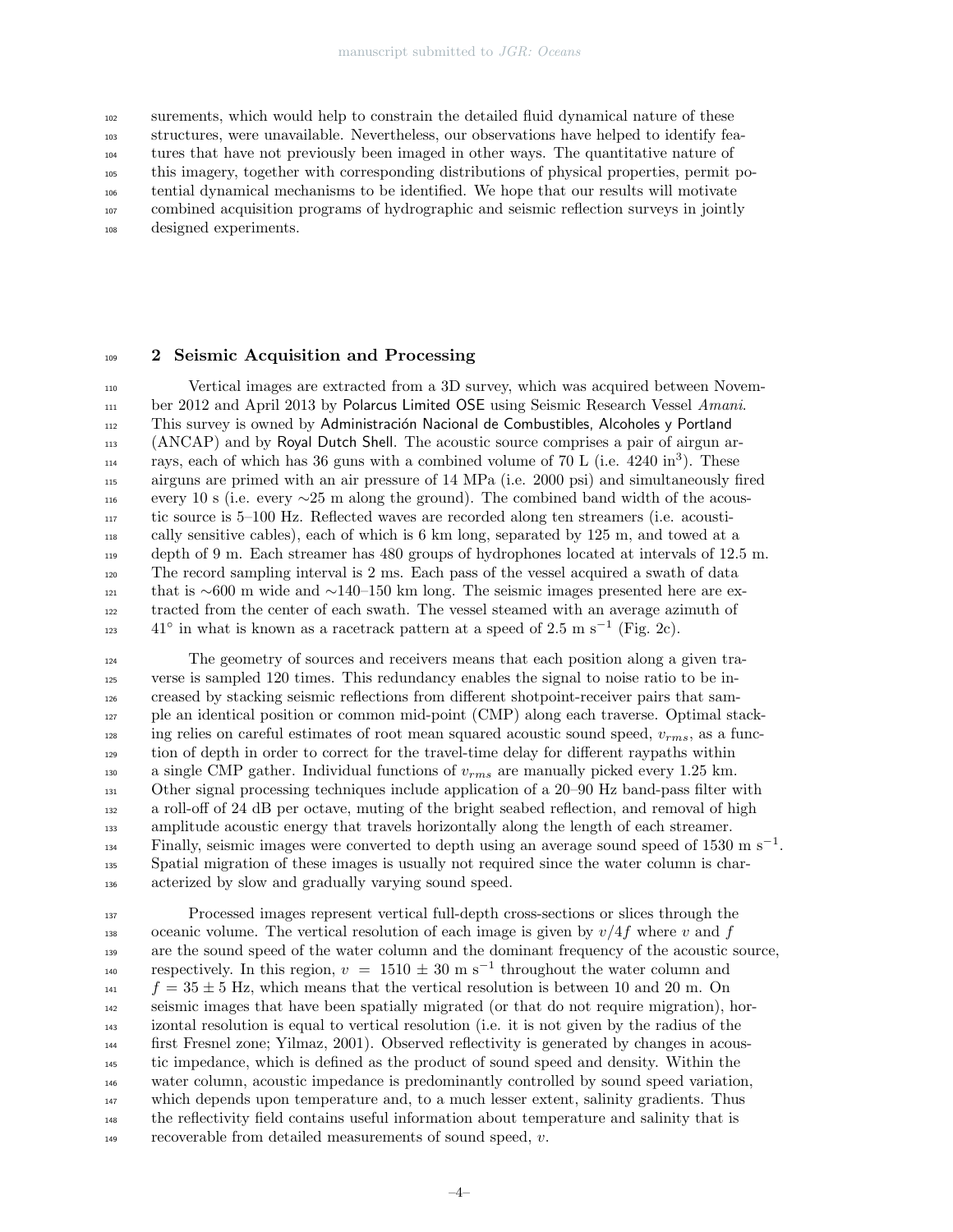# 3 Deep Structure of Oceanic Front

# 3.1 Reflectivity Patterns

 Confluent flow of warm salty Brazil Current (BC) and cold fresh Malvinas (i.e. Falk- land) Current (MC) concentrates large-scale temperature and salinity gradients over a substantial region (Fig. 1a; Gordon, 1989; Peterson & Stramma, 1991). At depths of up to several hundred meters, these sub-tropical and sub-Antarctic water masses have sharply contrasting properties. Although these water masses are distinct, the opposing effects of temperature and salinity gradients can act to produce density compensation (Fig. 1b). Eight seismic transects, acquired across the northern portion of this confluence zone between  $8<sup>th</sup>$  and  $17<sup>th</sup>$  February 2013, are presented, interpreted and analyzed (Figs. S1 and S2; Table 1). These transects provide time-lapse images of spatial and temporal variabil- ity of the Brazil-Malvinas Confluence, which have common features that can be described using one representative example (Fig. 3).

 $A$  continuous and bright reflection that dips northward at  $\langle 2^{\circ} \rangle$  can be traced down to a depth of 1.7±0.05 km (Fig. 3b). At ∼ 300 m depth, this dipping reflection splits into four discrete bright strands that wrap around acoustically transparent patches and define a series of tilted lenses, which outcrop at a range of 50–60 km and coincide with a marked change in sea-surface temperature visible on satellite imagery (Figs. 4 and 5). Similar splitting into discrete strands is observed beneath ~ 500 m at ranges of 85–100 km. This multi-stranded reflection represents the acoustic expression of a discrete front that is traceable from the sea surface to abyssal depths on all eight transects (Supplementary Material). Northeast of the surface outcrop of the front, the seismic image is character- ized by smooth, flat and horizontally discontinuous reflections. They constitute a thick, deep wedge of BC water that is banked against the front.

 Southwest of the front, MC water is characterized by a complex swirling pattern of reflectivity that is visible down to the seabed. At ranges of 60–100 km, concentric re- flections wrap around and define a prominent but acoustically transparent lens that has a diameter of 21 km and a thickness of 400 m (labeled 'E' on Fig. 3b). The center of this tilted lens sits at a depth of 750 m and its upper surface abuts the front, which it ap- pears to have deformed. A much smaller tilted lens is juxtaposed against its northeast- ern edge at a range of 92 km. A similar pair of lenses is visible on other transects, al- though their sizes vary from transect to transect. For example, the diameter of the big- ger lens varies between 11 and 34 km, and its height varies between 250 and 750 m. Its 183 inverse aspect ratio (i.e. height/width) is  $\sim 0.02$ , which is consistent with  $f/N$  scaling, where  $N = 3 \times 10^{-3} \text{ s}^{-1}$  and  $f = 9 \times 10^{-5} \text{ s}^{-1}$  are the local buoyancy frequency and the Coriolis parameter, respectively (Table 3). Note that a spatially averaged value of N is estimated from the distributions of temperature and salinity shown in Fig. 8. The perimeters of these lenses are characterized by sinusoidally shaped reflections that are interpreted as, and have the spectral characteristics of, internal waves (e.g. Sheen, White, & Hobbs, 2009). Beneath ∼ 500 m depth, MC water is characterized by numerous acous- tically transparent and irregularly shaped lenses with diameters of 1–10 km (Fig. 3b). At depths of 800 and 1500 m, several elongated filament-like reflections can be traced horizontally from the southwestern edge of the profile toward the base of the biggest tilted lens.

#### 3.2 Physical Properties

 Distributions of temperature and salinity along this transect are calculated using an adapted iterative procedure (Gunn et al., 2018; Papenberg, Klaeschen, Krahmann,  $\&$  Hobbs, 2010). Typical acoustic inverse approaches cannot easily be exploited since closely spaced coincident hydrographic observations of temperature and salinity are required to provide a long wavelength background profile on length scales that are greater than 150 m. To side-step this limitation, we construct the long-wavelength sound speed pattern by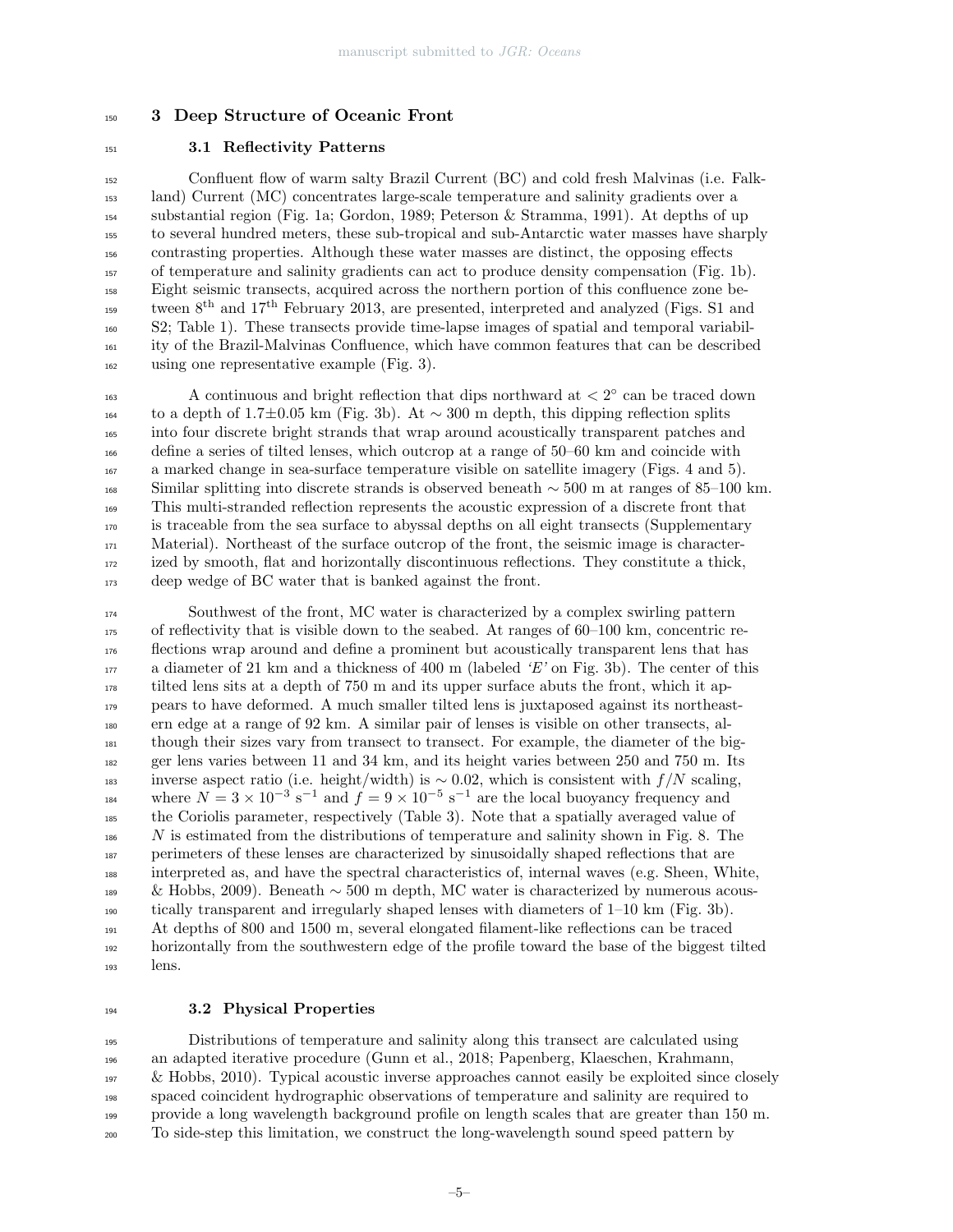analyzing pre-stack seismic records (Fig. 6). This pragmatic approach obviates the need for coincident and densely sampled hydrographic measurements and so it can be applied to legacy archives of uncalibrated seismic surveys. The long wavelength variation of sound speed is calculated from a suite of individual functions of  $v_{rms}$  that are located every 1.25 km along the transect (Figs. 6 and 7a). Vertical and horizontal moving averages are used  $\omega$  to smooth the spatial variation of  $v_{rms}$ , which is then converted into interval sound speed,  $v_{int}$ , using the standard relationship (Fig. 7b; Dix, 1955). The short wavelength vari-ation of sound speed is separately extracted from the reflectivity field by exploiting

$$
R = \left(\frac{v_2 \rho_2 - v_1 \rho_1}{v_2 \rho_2 + v_1 \rho_1}\right),\tag{1}
$$

where R is the reflection coefficient,  $v_1$  and  $\rho_1$  are the sound speed and density above 210 a given reflective interface, and  $v_2$  and  $\rho_2$  are the sound speed and density beneath this interface (Yilmaz, 2001). The value of R is principally controlled by changes in  $v_1$  and  $v_2$  and it is reasonable to assume that density varies as a function of depth in accordance <sup>213</sup> with regional hydrographic measurements. The reconstructed long and short wavelength <sup>214</sup> sound speed fields are merged and converted into temperature and salinity using a lo-<sup>215</sup> cal temperature-salinity relationship and the equation of state for seawater (for more de-<sup>216</sup> tails see Gunn et al., 2018; Papenberg et al., 2010).

<sup>217</sup> Our results demonstrate that the northeastern end of the transect is characterized by a layer of warm salty water ( $> 10$  °C and  $> 35$  psu; Fig. 8a,c). This layer thickens <sup>219</sup> northeastward, coinciding with the wedge of reflectivity that abuts the dipping front. Along the southwestern edge of the front, the water mass is cooler (i.e.  $\leq 10$  °C) and fresher  $_{221}$  (i.e.  $\leq$  35 psu). This dramatic change of physical properties is consistent with measure-<sup>222</sup> ments from near-coeval hydrographic casts as well as with satellite observations which <sup>223</sup> supports our interpretation that the northeastward band of dipping reflections represents <sup>224</sup> a deeply penetrating front that separates distinct BC and MC water masses (Fig. 8b,d). <sup>225</sup> We note that water on the southwestern side of the front is not quite as cold and fresh <sup>226</sup> as hydrographic measurements of MC indicate. Instead, it represents an intermediate <sup>227</sup> water mass generated by mixing of sub-tropical and sub-Antarctic waters in the vicin-<sup>228</sup> ity of the frontal zone (i.e. modified MC; Fig. 1). Temperature and salinity values of  $\lt5$  °C and  $>34.4$  psu at depths  $\geq$ 1000 m are diagnostic of AAIW, CDW and NADW waters <sup>230</sup> (Fig. 1b). The large tilted lens consists of a patch of cool  $(3.3\pm1^{\circ}C)$  and fresh  $(34.3\pm0.5 \text{ psu})$ <sup>231</sup> water, implying that it is sourced from the southwestern side of the front (i.e. modified  $_{232}$  MC water; Figs. 8b,d).

 Without dense and coeval hydrographic observations, it is challenging to use the adapted iterative procedure to resolve shorter (≤100 m) wavelength variations of tem- perature and salinity (Gunn et al., 2018). Nevertheless, we can directly compare our hor- izontally averaged profiles of temperature and salinity with near-coeval hydrographic measurements (Table 2). Although average values can be offset by up to  $1°C$  and 0.5 psu, the adapted iterative procedure yields results that successfully reproduce the long-wavelength patterns on either side of the front (Fig. 8b and d). It is likely that these offsets are the consequence of temporal differences of up to four months between acquisition of hydro- graphic and seismic surveys (Figs. 4 and 5; Table 2). Thermoclinic and haloclinic thick- nesses are coherent with measured BC and MC values, which are also consistent with weakening of reflectivity at depths of  $\sim 600$  and  $\sim 1000$  m on each side of the front (Pi- ola & Matano, 2017). We use these calculated distributions of temperature and salin-245 ity to constrain potential density,  $\rho_{\theta}$ , and geostrophic current, u (i.e. Fig. 8e and g). Our values are broadly consistent with estimates based upon near-coeval hydrographic mea-surements (Fig. 8f and h).

calculated isopycnal surfaces are consistent with a gently sloping (i.e.  $3.5 \times 10^{-2}$ )  $_{249}$  front (Fig. 8e). The geostrophic stream function,  $\psi$ , which can show a better alignment <sup>250</sup> with dipping seismic reflections, has also been determined (e.g. Meunier, M´enesguen, Schopp, 251 & Le Gentil, 2015). Fig. 8g indicates that  $\psi$  surfaces slope gently toward the northeast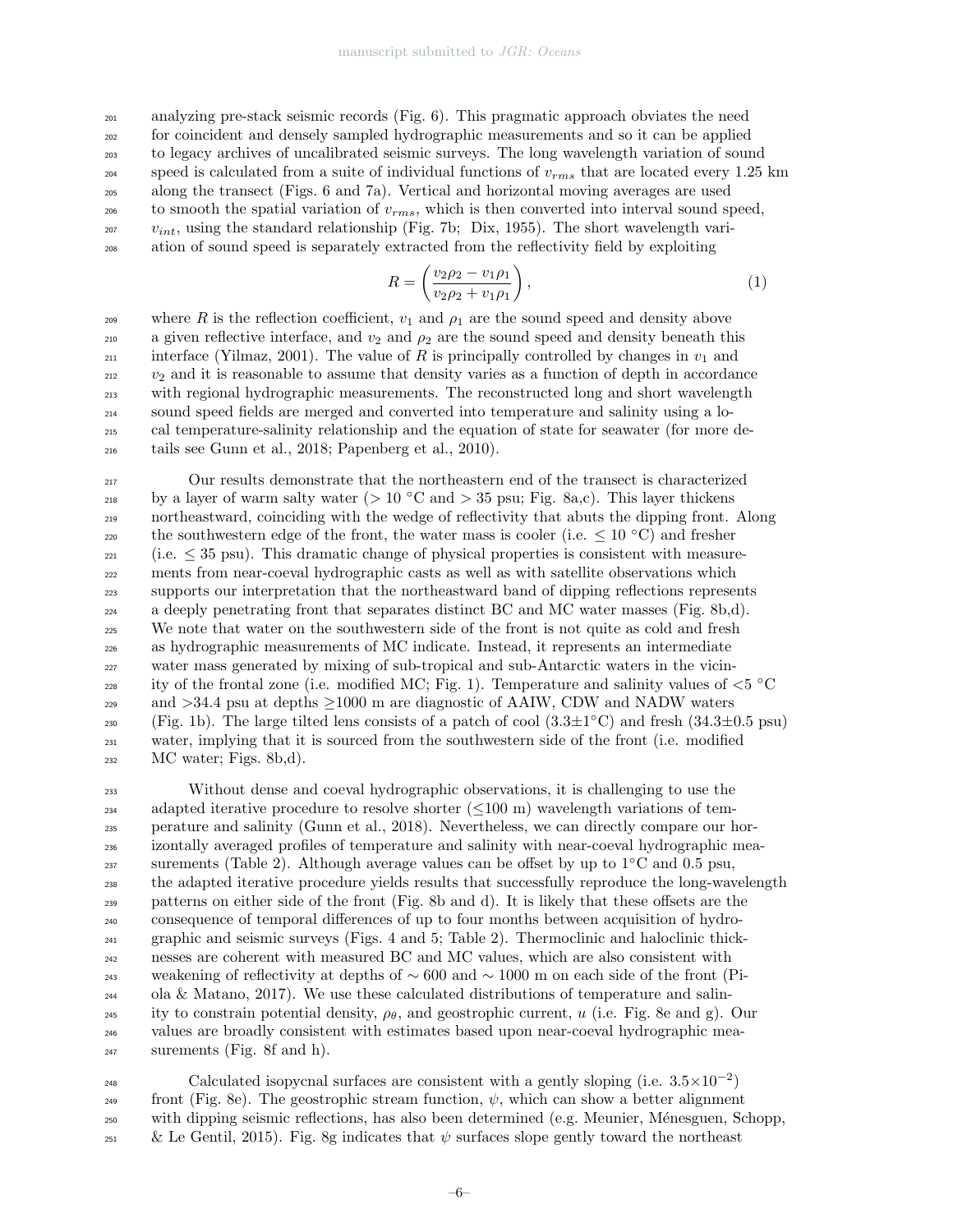within the upper 700 m of the water column. We conclude that both  $\rho_{\theta}$  and  $\psi$  fields are consistent with the geometry of reflectivity on length scales > 10 km. Below  $\sim$  700 m, contours of  $\rho_\theta$  have negligible slope, which is consistent with the known density compen-255 sation of BC and MC at these depths (Fig. 1b; Piola & Matano, 2017). Horizontal den-<sup>256</sup> sity gradients intensify close to the surface and create geostrophic shear along the frontal <sup>257</sup> axis, which in turn produces a jet that is orientated along this axis. On Fig. 8e, isopy-<sup>258</sup> cnal surfaces slope toward the northeast, which implies flow to the southeast. This qual- $_{259}$  itative inference is corroborated by our estimate of u which is consistent with a southeastward directed jet with a velocity of  $\sim 0.6$  m s<sup>-1</sup> that is focused within the upper  $_{261}$  500 m at a range of 50–60 km where a significant horizontal gradient occurs (Fig. 8g). <sup>262</sup> Significantly, this location coincides with four discrete reflective strands that delineate <sup>263</sup> small tilted lenses within the front.

264 Relative vorticity close to the front,  $\zeta$ , can be inferred from u, where  $\zeta = \frac{\partial v}{\partial x}$  $\partial u/\partial y$ . Along this segment of the Brazil-Malvinas Confluence, it is reasonable to assume that the value of  $\zeta$  is dominated by contributions from the cross-front gradient, which  $_{267}$  means that the component in the y-direction can be neglected (e.g. Pollard & Regier,  $268$  1992). The calculated pattern of  $\zeta$  shows that large-scale vorticity occurs at the front. 269 At depths shallower than 1 km, positive values of  $\zeta$  indicate the cyclonic side that is lo-<sup>270</sup> cated southwest of the front (Fig. 8g). The large tilted lens has no resolvable vorticity.

#### <sup>271</sup> 4 Temporal Evolution of Frontal Structures

# <sup>272</sup> 4.1 The Front

 The front itself is imaged across the volume of the seismic survey and it is clearly visible on the eight representative transects presented in Supplementary Materials. Dur- ing survey acquisition, the vessel travels in a clockwise direction, criss-crossing the front 276 in a series of shifting loops each of which incrementally translates by  $∼ 1$  km toward the northeast. This so-called racetrack mode is adopted for operational reasons and, as a consequence, adjacent sail lines are acquired by a combination of broad turning and interleaving at different times (Fig. 2b,c; Yilmaz, 2001). Thus transects 1–4 are acquired in the same compass direction such that they are co-located in space but not in time. Transects 5–8 are similarly arranged (see Table 1 for further details of acquisition). Since the front is oriented at a high angle to the sail direction, it is straightforward to deter- mine frontal migration (Fig. 4). During February 2013, the front advected southwestward at a rate of  $15 \pm 1$  km day<sup>-1</sup>. Coeval satellite measurements of sea-surface tem- $_{285}$  perature corroborate this value. For example, southwestward translation of the 24 °C sea-surface temperature contour yields an independent estimate of  $14\pm1$  km day<sup>-1</sup> in agreement with other satellite observations, which indicate oscillation of the Brazil-Malvinas 288 Confluence at this time of year (Garzoli & Garraffo, 1989; Saraceno et al., 2004).

#### <sup>289</sup> 4.2 A Large Tilted Lens

<sup>290</sup> Time-lapse imagery shows that the prominent and acoustically blank patch of water shown in Fig. 3 appears, grows to a maximum cross-sectional area of  $\sim 20 \text{ km}^2$ , and disappears over a 9 day period between  $8<sup>th</sup>$  and  $17<sup>th</sup>$  February 2013 (Figs. S1 and S2; <sup>293</sup> Table 3). The essential aspects of this transient behavior are summarized in Fig. 9. On  $8<sup>th</sup>$  February, no lens is visible adjacent to the front (Fig. 9a). On  $11<sup>th</sup>$  February, a small lens with a cross-sectional area of  $\sim$ 3 km<sup>2</sup> is visible at a range of 100 km and at a depth <sup>296</sup> of 800 m (Fig. 9b). This lens continues to grow and reaches a maximum cross-sectional area of  $\sim 14 \text{ km}^2$  by  $14^{\text{th}}$  February (Fig. 9d). It rapidly shrinks on subsequent images and it has almost completely disappeared by  $17<sup>th</sup>$  February. Assuming that the lens is <sup>299</sup> an oblate spheroid that grows at a constant rate until it has a principal axis of 35 km and a thickness of 700 m, its volume increases by  $\sim 150 \text{ km}^3$  each day during the growth <sup>301</sup> phase. Additional images from transects 5–8, which temporally interleave with transects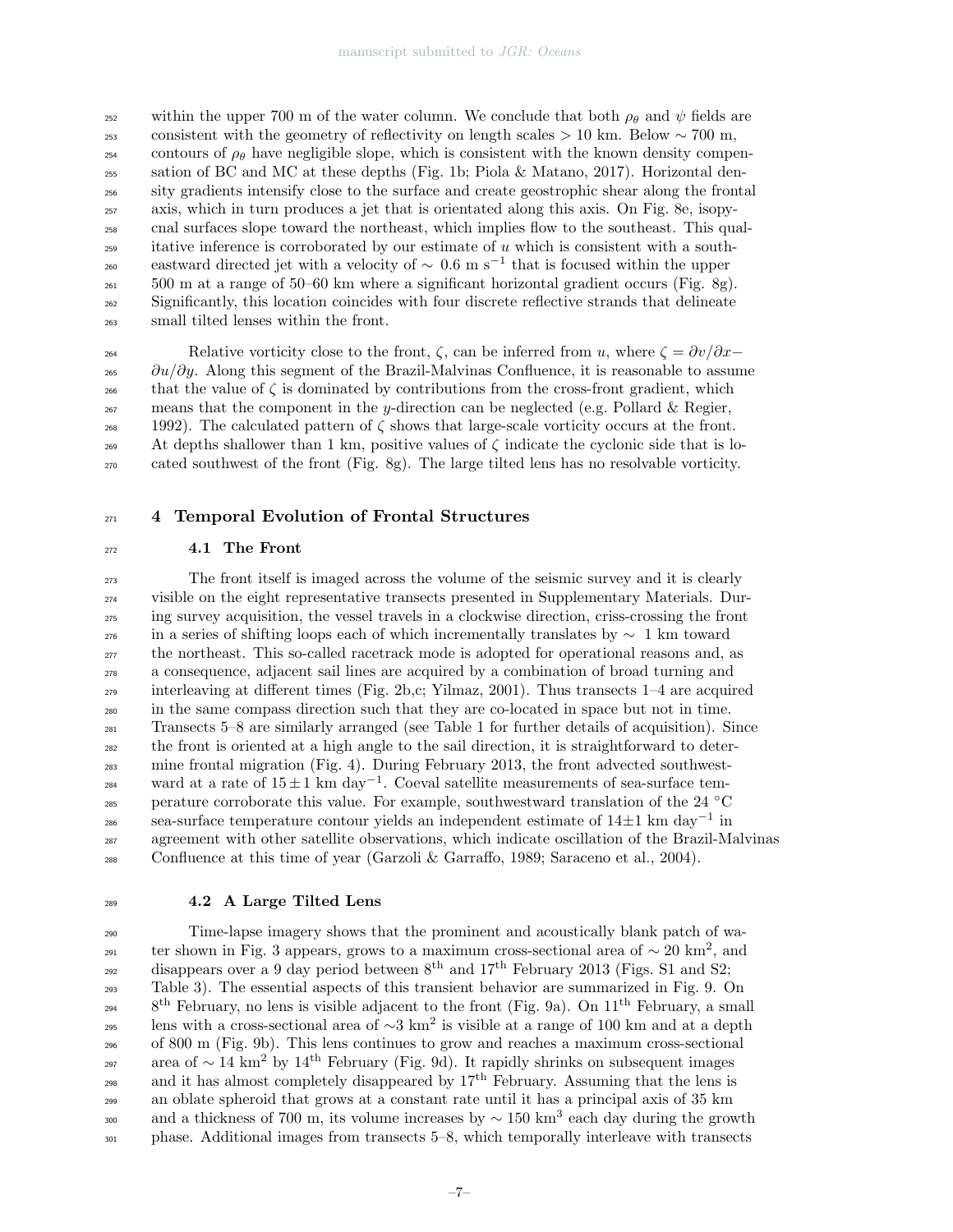1–4 but are spatially offset northwestward by ∼14 km, corroborate the cycle of growth and decay (Figs. 9e and Supplementary Materials). During this cycle, the lens migrates southwestward with the advecting front (Fig. 9f). We note in passing that additional transects acquired between  $22<sup>nd</sup>$  and  $28<sup>th</sup>$  April show a second large lens that grows and de-cays on a similar timescale.

 It is straightforward to discount two alternative explanations for these time-lapse observations. First, an unchanging lens could have translated across the survey in a di- rection that is parallel to the southeastward flowing frontal jet. In this case, areal change will arise because an identical lens is intersected at different times by different profiles. Fig. 8g shows that calculated geostrophic current perpendicular to the front is consis $t_{312}$  tent with a southeastward jet of up to 0.8 m s<sup>-1</sup> that is focused on the less dense side of the front and decreases with depth. If the lens is embedded within this geostrophic  $f_{314}$  flow, it will advect at ~0.1 m s<sup>-1</sup> and translate by >60 km in a 7 day period. If the lens has a diameter of  $\sim 20$  km, it will translate across the survey box within  $\sim 2$  days, which demonstrates that this explanation is implausible. Secondly, two separate lenses that mi- grate southwestward with the advecting front can be invoked. These lenses have diam- eters that are less than 14 km across (i.e. the orthogonal distance between transects 1– 4 and 5–8). If each lens is assumed to be an oblate spheroid where any one transect rep- resents a slice parallel to the semi-major axis, the required geometric planforms are fluid dynamically implausible. We conclude that the scheme presented in Fig. 10b represents a parsimonious history of growth and decay that honors observations from all eight tran- sects. For simplicity, we have assumed that the center of the lens lies between transects  $1-4$  and  $5-8$  but it is important to emphasize that more complicated trajectories yield similar cycles of growth and decay.

## 4.3 Mesoscale and Sub-Mesoscale Features

 There is a striking and consistent contrast between patterns of reflectivity that de- velop on each side of the front (Fig. 3). On all eight transects, BC water is character- ized by a triangular wedge of flat reflections that sometimes form discrete and contin- uous bands (Supplementary Materials). In contrast, the reflectivity of MC water has nu- merous complex swirling features that include lenses and bands. Time-lapse seismic imag- ing provides a unique opportunity to track the spatial and temporal evolution of these features and to describe their relationship with the migrating front and with the large tilted lens. Here, a preliminary examination of a time-lapse sequence of cross-sections taken from transects 1–4 is carried out (Fig. 9).

 On Section 1, at a depth of 1450 m and at a range of 15 km, a circular band of re- flectivity is observed. This  $\sim 50$  m thick band wraps around an acoustically blank core that is ∼9 km long and 500 m thick (Fig. 9a,e). On Section 2, a similar band of reflec- tions occurs at a depth of 1450 m and at a greater range of 18 km (Fig. 9b,f). Two days later, this band is seen on Section 3 where it is now tilted and stretched toward the north- east (Fig. 9c). On Section 4, the upper portion of this band of reflectivity is now cen- tered at a depth of 1350 m and at a range of 35 km (Fig. 9d,h). We interpret this evolv- ing pattern of reflectivity as a single thermohaline structure that is simultaneously de- formed and translated toward the northeast (Fig. 9g–i). Northeastward advection of the center of this band is of  $O(0.01)$  m s<sup>-1</sup> between 8<sup>th</sup> and 12<sup>th</sup> April. This rate increases <sup>346</sup> by an order of magnitude between  $12<sup>th</sup>$  and  $14<sup>th</sup>$  April (Fig. 9f–g). These estimates do not consider out-of-plane motion but it is significant that translation of this feature is <sup>348</sup> in the opposite direction to advection of the main front. On the same profiles, elongate continuous reflections, which originally lie at a depth of 1300–1800 m and at a range of 25–60 km on Fig. 9a, deform and stretch into the filament-like entities visible on Fig. 9c and d. Note that translation of these different features coincides with growth of the large tilted lens (Fig. 9a–d).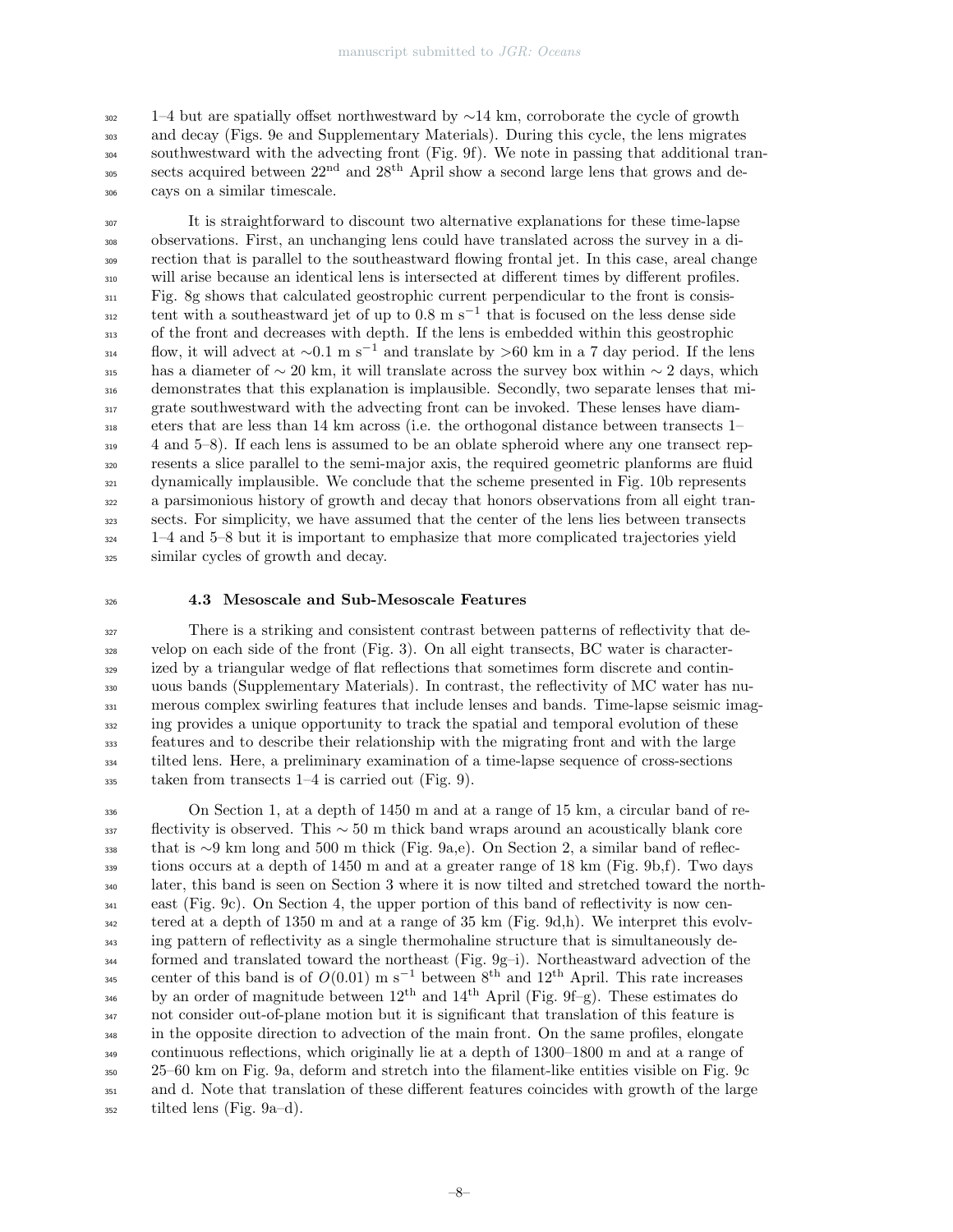#### 5 Discussion

 We present time-lapse imagery from a 3D seismic reflection survey that straddles the Brazil-Malvinas Confluence. This survey has been calibrated by hydrographic and satellite observations. The availability of time-lapse imagery significantly advances our ability to observe and analyze the structure and evolution of thermohaline fronts whose fluid dynamics are poorly understood. The implications of our results can be divided into two parts. First, the detailed surficial structure of the clearly observed front is examined. Secondly, the transient behavior of the large tilted lens that sits against the front at depth is considered.

#### 5.1 Near-Surface Frontal Structures

 A sharp front that separates BC and MC water masses and intensifies horizontal gradients of temperature and salinity can be continuously traced from the sea surface to depths of 1500–2000 m (Figs. 1 and 3). Its dramatic continuity through time and space demonstrates that sharp fronts are not necessarily surficial features confined to a ther- moclinic layer of several hundred meters thickness. Furthermore, the BC and MC wa- ter masses separated by this front have distinctive reflectivity patterns from the sea sur-face to abyssal depths.

 Within 500 m of the sea surface, this major front splits into a series of discrete bright  $_{371}$  reflective strands that define small tilted lenses with acoustically blank interiors. Time- lapse imagery reveal that these lenses have diameters of ∼ 10 km and thicknesses of 200– <sup>373</sup> 400 m. Their perimeters are characterized by large amplitude internal waves. They are probably intra-thermoclinic eddies since they closely resemble homogeneous tongues of weak stratification that occur between pairs of sloping isopycnal surfaces within the ther- mocline (Pollard & Regier, 1992). Voorhis and Bruce (1982) and Pollard and Regier (1992) carried out high resolution hydrographic surveys which were used to describe shallow- intensified eddies that strain the surface temperature field into elongated tongues of al- ternately cold and warm water. Such frontogenic features can be generated by eddy sur- face shear or by extracting potential energy from the mixed layer (Pollard & Regier, 1992). They are affected by air-sea interactions on time scales of weeks.

 Spall, Michael (1995) describes a frontogenetic model whereby naturally induced vertical variation of the along-front velocity generates shear instabilities (Fig. 8g). If strat- ification is weak, parcels of low potential vorticity (i.e. homogeneous boli of mixed wa- ter) tend to subduct beneath the front. Analytical and numerical models that include 386 these mechanisms produce anticyclonic eddies at depths of  $\leq 100$  m with dimensions that 387 are consistent with observed radii (i.e.  $L_R \approx 1 \text{ km}$ ). These eddies are long-lived and can transport anomalous water properties thousands of kilometers away from their site of formation (D'Asaro, 1988; Spall, Michael, 1995; L. Thomas & Ferrari, 2008). In contrast, L. N. Thomas and Shakespeare (2015) develop an analytical model which shows that fron- togenesis and cabbeling can cause mode water formation at confluent fronts, provided  $_{392}$  that the front is density compensated. Sub-surface anticyclones with dimensions of  $O(10)$  km are generated at the depth of maximum cross-front temperature. Cross-front temper-ature gradients are greatest close to the surface (Fig. 4).

 We conclude that the small tilted lenses imaged on all eight transects are gener- ated by near-surface frontogenic processes. Surface-trapped eddies can play a significant role in the transport of properties between the thermocline and the mixed layer. Voorhis <sup>398</sup> and Bruce (1982) reported vertical and cross-front velocities of 30–50 m day<sup>-1</sup> and 3–  $5 \text{ km day}^{-1}$ , respectively. Their presence throughout the seismic volume suggests that they are ubiquitous in the vicinity of the Brazil-Malvinas Confluence and play a key role in water-mass modification close to the surface.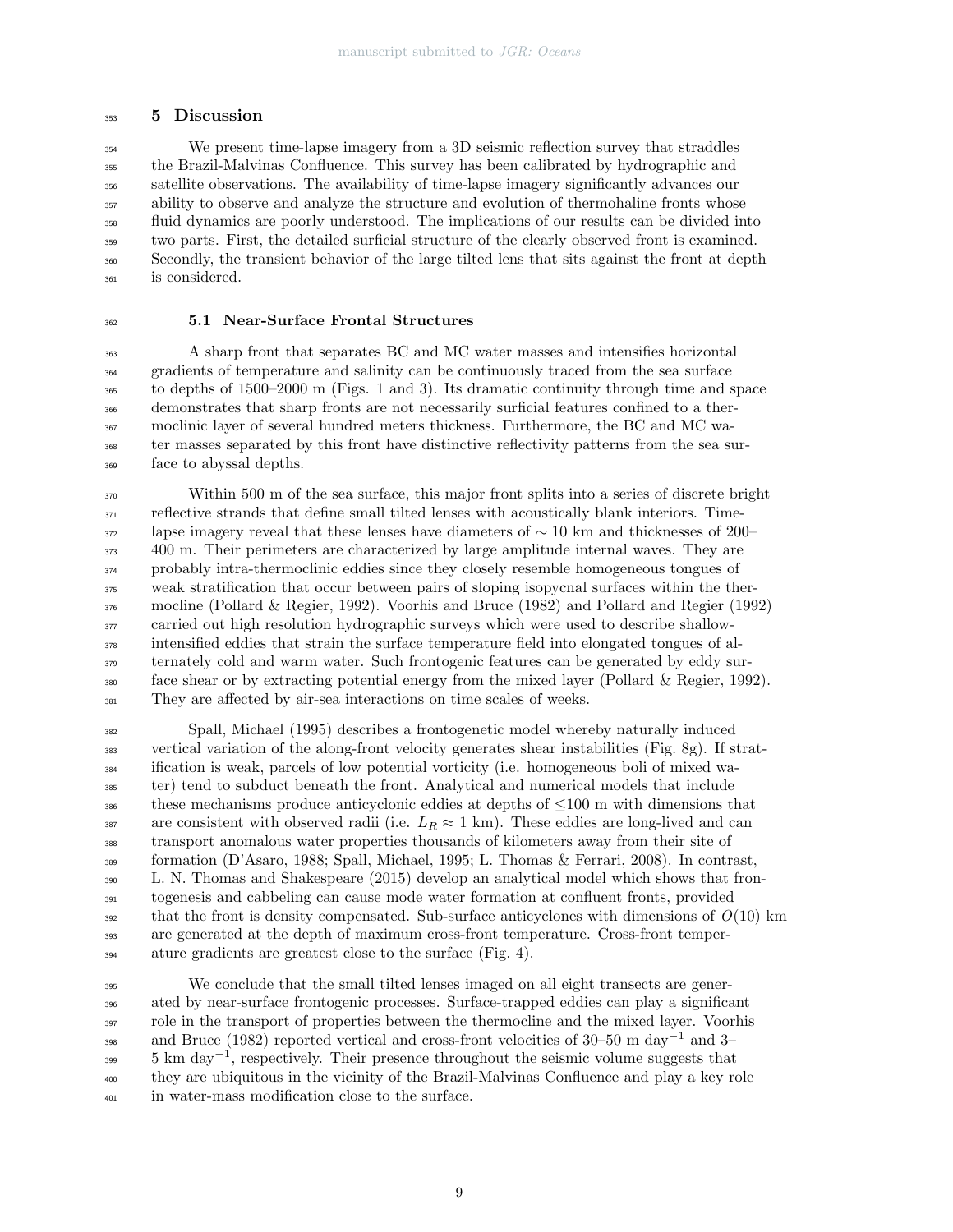## 5.2 A Deep Transient Lens

 We observe a large tilted lens that is embedded within the front which it appears to deform. This lens grows and decays over a nine day period. Its size, depth and tran- sience are inconsistent either with the characteristics of a typical intra-thermoclinic eddy or with typical near-surface frontogenetic processes. By combining our time-lapse seis- mic observations with near-coeval hydrographic measurements and with fluid dynam- ical considerations, limited inferences can be made which shed some light on the possi-ble mechanism of formation of this unusual transient structure.

# 5.2.1 Mechanisms of Growth

<sup>411</sup> The lens consists of cool  $(3.3\pm1^{\circ} \text{C})$  and fresh  $(34.3\pm0.5 \text{ psu})$  water, which implies that it is sourced from the southwestern side of the front (i.e. from modified MC water; Figs. 8b,d). Although the lens attains mesoscale dimensions, we regard it as non-geostrophic (i.e. ageostrophic). On the cold fresh side of the front, numerous irregular and elongate reflective features can be traced from the southernmost edge of each transect toward the base of the large lens (Fig. 3b). Time-lapse imagery demonstrates that these features are being rapidly and horizontally advected toward the front (Fig. 9a–d). They have sim- ilar dimensions to axisymmetric filaments that have widths of <10 km and lengths of hundreds of kilometers (Lapeyre & Klein, 2006; McWilliams, 1984; Rudnick & Ferrari,  $_{420}$  1999; Smith & Ferrari, 2009). Such filaments are characterized by weak density signa- tures and so can be generated by isopycnal stirring induced by rotation of an eddy (Smith & Ferrari, 2009). Observed straining and shearing of reflective filaments may provide the advective mechanism by which cold fresh water is drawn into the large deep lens (Fig. 9).

 Horizontal translation is probably accompanied by a component of vertical flux that could be facilitated by ageostrophic circulation, by isopycnal tilting, or by injection of energy. At the Brazil-Malvinas Confluence, isopycnal surfaces beneath 700 m have slopes <sup>427</sup> that are close to zero, which suggests that vertical motions overcome the effects of den- sity through ageostrophic circulation or energy injection. Ageostrophic circulation generates significant,  $O(10)$  m day<sup>-1</sup>, vertical velocities that are induced at a front to re- store geostrophic balance (Hoskins & Bretherton, 1972). For the distribution of poten- tial density and geostrophic vorticity shown in Fig. 8, ageostrophic velocities are gen- erated that transport cold water to the northeast (see Fig. 12 of Pollard & Regier, 1992). A closed cell of effectively horizontal vorticity is induced such that deep water is uplifted at the northeastern edge of the circulation cell (Hoskins & Bretherton, 1972).

 Propagating, near-inertial waves can also be trapped against, amplified by, and aligned with tilted isopycnal surfaces (Whitt & Thomas, 2013). These waves can be generated <sup>437</sup> by wind events, which can inject significant energy at depth. They also interact with frontal density gradients in the presence of strong baroclinic shear, following some form of en- ergy injection (e.g. wind-forcing, instabilities; Kunze, 1986; L. N. Thomas, 2017). It is straightforward to test the strength of baroclinicity (Whitt & Thomas, 2013). Strongly baroclinic flows are defined as ones with a gradient Richardson number,  $Ri_g = N^2/|\partial u/\partial z|^2$ , 442 of O(1). Given  $N \approx 1 \times 10^{-3} \text{ s}^{-1}$  and  $|\partial u / \partial z| \approx 1 \times 10^{-4} \text{ s}^{-1}$  (i.e. 0.6 m s<sup>-1</sup>/1200 m), 443 we obtain  $Ri_q = 100$  which implies that the front is weakly sheared (Fig. 6h). Anal- ysis of mean wind stress during February 2013 confirms that no significant energy in- jection took place during acquisition of the seismic survey (Fig. 4i). Although telecon- nections may exist between sea-surface temperature of the South Atlantic Ocean and the <sup>447</sup> El Niño phenomenon through the Antarctic Circumpolar Wave such that that distal en-<sup>448</sup> ergy injection is a possibility, the combination of a high value of  $Ri<sub>q</sub>$  and the lack of an obvious energy injection mechanism suggests that near-inertial waves did not generate the large tilted lens. Nevertheless, we suspect that interaction of internal gravity waves along frontal density gradients is a possible candidate for generating the features that we observe. For example, Shakespeare and Taylor (2014) report that inertia-gravity waves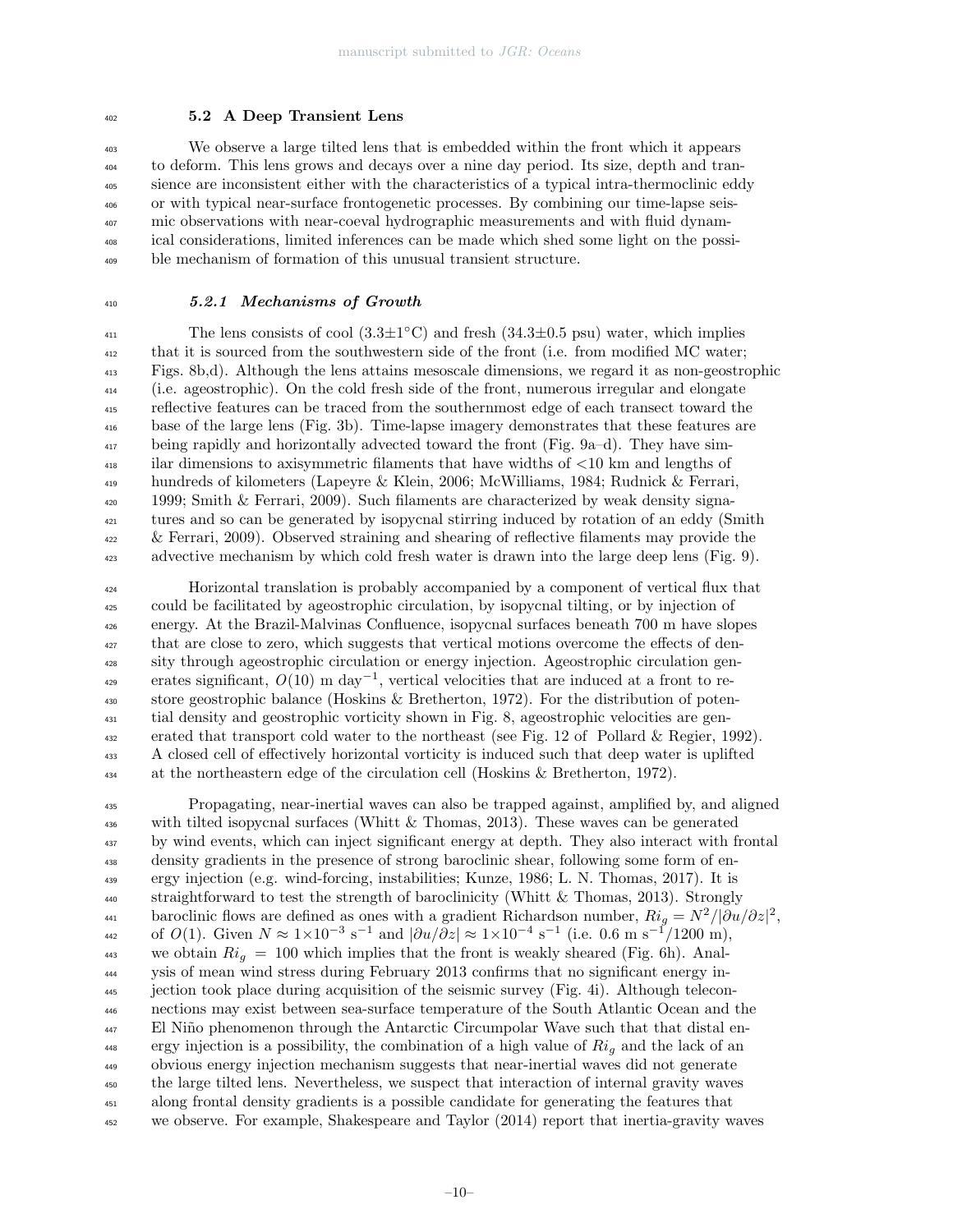<sup>453</sup> can be spontaneously generated at confluent fronts since time-varying strain produces <sup>454</sup> finite amplitude waves that are strongly localized in time and space.

<sup>455</sup> Finally, vertical shear generated by the frontal jet injects kinetic energy which can 456 be converted into potential energy. The kinetic energy density is given by  $\rho(\Delta u)^2/2$ , where  $\Delta u$  is the difference in current speed across the front. The potential energy density re-458 quired to lift a parcel of water through a vertical distance,  $\Delta h$ , is given by  $\Delta \rho q \Delta h$ , where  $\rho$  and g are potential density and gravitational acceleration, respectively. The maximum  $\frac{460}{460}$  value of  $\Delta h$  is given by

$$
\Delta h \approx \frac{(\Delta u)^2}{2g'}\tag{2}
$$

where  $g' = g\Delta\rho/\bar{\rho}$ . The value of  $\Delta h$  can be gauged from distribution of  $\rho$  and u cal-<sup>462</sup> culated from seismic images (Fig. 8). At a depth of 750 m,  $\Delta \rho$  is  $O(0.01)$  kg m<sup>-3</sup> and  $(\Delta u)^2$  is  $O(0.1)$  m s<sup>-2</sup>, yielding  $\Delta h \sim O(170 \text{ m})$ . At a depth of 300 m,  $\Delta \rho$  is  $O(0.1)$  kg m<sup>-3</sup> 463 <sup>464</sup> and  $(\Delta u)^2$  is  $O(0.01)$  m s<sup>-2</sup>, yielding  $\Delta h \approx 0$  m.

<sup>465</sup> These estimates suggest that vertical fluxes of  $O(100)$  m can exist at depths of 750 m, which are consistent with vertical separation between the core of the large tilted lens at 750 m and elongated filaments at >1000 m. We conclude that these filaments provide the mechanism by which cold water feeds the lens. It is unlikely that the lens forms by subduction of surface water or by injection of energy close to the surface, although spon- taneous generation of internal gravity waves by frontogenesis could trigger this instabil-<sup>471</sup> ity. Instead, we suggest that our time-lapse imagery has captured ageostrophic circula-<sup>472</sup> tion. These arguments imply that there is a coupling between horizontal translation and vertical mixing. Our observations and fluid dynamical inferences are consistent with nu- merical experiments that predict lateral stirring of temperature and salinity by eddies, which is accompanied by vertical advection through ageostrophic velocity (e.g. Smith & Ferrari, 2009).

#### <sup>477</sup> 5.2.2 Mechanisms of Decay

<sup>478</sup> The large tilted lens decays rapidly over  $O(3)$  days. This estimate can be contrasted 479 with the time taken for frictional spin-down,  $\tau$ , which is given by

$$
\tau = \frac{h}{\sqrt{2K|f|}},\tag{3}
$$

<sup>480</sup> where  $h \sim 300$  m is the vertical scale of motion,  $f \sim 2 \times 10^{-4}$  s<sup>-1</sup> is the Coriolis frequency, and  $K = 10^{-4}$  m<sup>2</sup> s<sup>-1</sup> is diapycnal diffusivity (Munk, 1966; Pedlosky, 1987).  $\text{The value of } K \text{ at oceanic fronts can be as great as } 10^{-3} \text{ m}^2 \text{ s}^{-1} \text{ (D'Asaro et al., 2011).}$ 483 Equation 3 yields  $\tau \approx 5$ –17 days. This discrepancy supports our inference that the large <sup>484</sup> tilted lens is not associated with surface processes since frictional spin-down is proba-<sup>485</sup> bly not a viable mechanism.

 Hua et al. (2013) show that concentric layering can be an effective mechanism of energy dissipation. Unfortunately, it typically takes  $\sim$ 8 months for 20% of the energy to dissipate. We note also that intra-thermocline eddies can last for several years despite being adjacent to frictional boundary layers (e.g. Armi et al., 1989). We conclude that the rapid rate of decay of the lens is inconsistent with estimates of frictional spin-down and with simulations of frontogenetically induced eddies. Instead, its short lifespan prob- ably reflects its ageostrophic nature. A combination of translation and decay suggests that it is continuously shedding water on its poleward journey with implications for flux estimates of heat, salt and nutrients (McWilliams, 1984; Smith & Ferrari, 2009).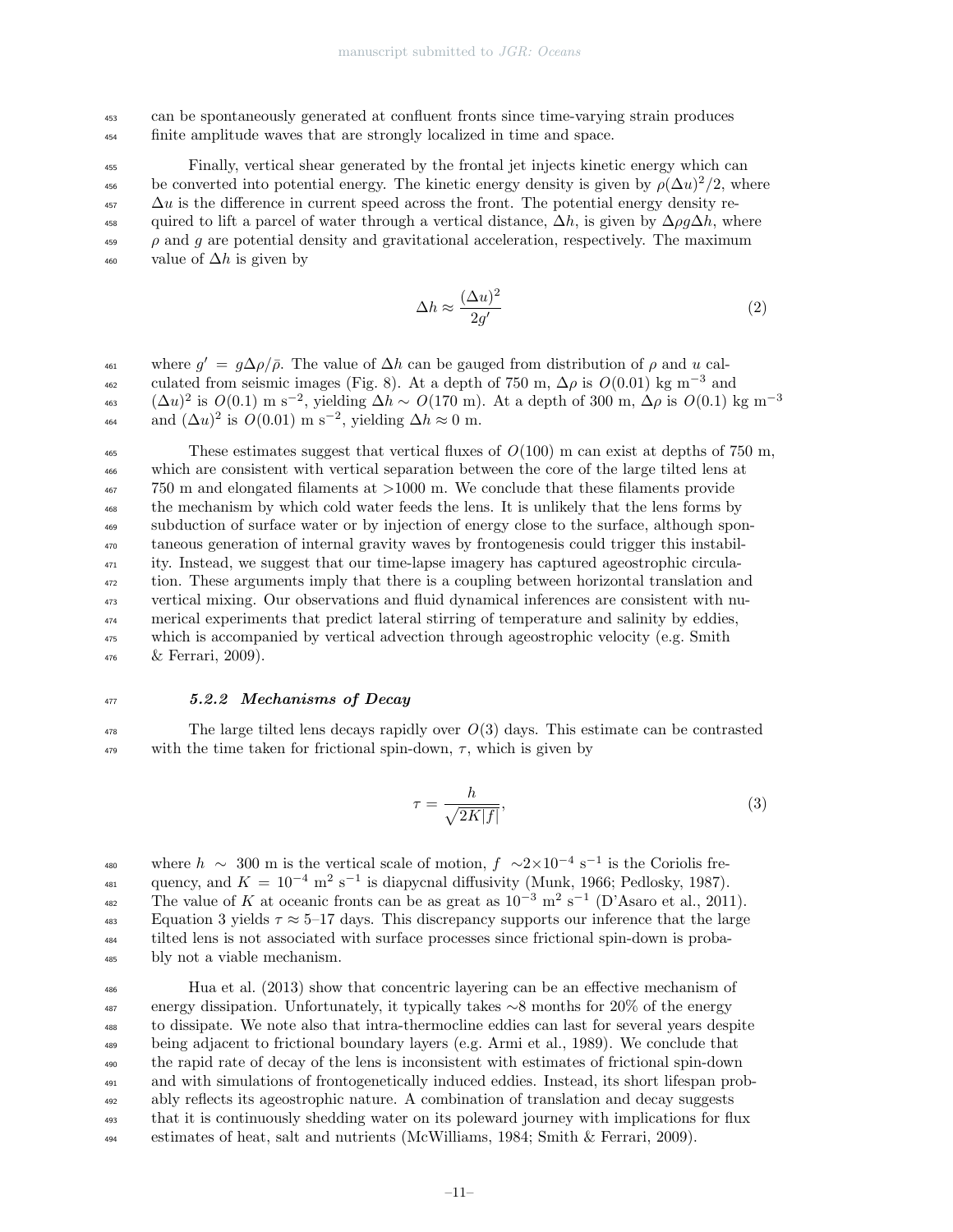# 6 Conclusions

 The scale and complexity of major oceanic fronts presents significant logistic chal- lenges for dynamical interrogation on an appropriate range of spatial and temporal scales. Seismic reflection surveying has a hitherto unsurpassed ability to resolve thermohaline structures on spatial scales of tens of meters to hundreds of kilometers and on tempo- ral scales of minutes to days. In combination with simultaneous hydrographic observa- tions, this ability has the potential to transform our understanding of frontogenesis. Here, we have described a suite of calibrated time-lapse images that enables acoustic reflec- tivity to be interpreted from a physical oceanographic perspective. Eight seismic tran- sects reveal a deeply penetrating front, intrathermoclinic eddies, and a large deep tran- sient lens that appears to entrain rapidly deforming filaments. The existence, depth and longevity of this lens are inconsistent with numerical and analytical simulations of near- surface frontogensis. Evidence for isopycnal stirring on respective horizontal and verti- $\frac{1}{508}$  cal length scales of  $>50$  km and  $O(100)$  m has significant implications for flux estimates of heat, salt and nutrients. These dramatic images reveal stirring at 1–100 km scales with a simultaneous resolution of  $O(10)$  m. Perhaps our most significant finding is the depth scale at which these processes occur, implying that frontogenic forcing affects the entire water column. In the future, combined hydrographic and seismic reflection surveying should provide new and important insights.

# Acknowledgments

 K.L.G. was supported by University of Cambridge. Research activity of C.P.C was sup- $_{516}$  ported by EPSRC Programme Grant EP/K034529/1. We are grateful to Administración Nacional de Combustibles, Alcoholes y Portland and to Shell Global for providing seis- mic field tapes. Access to these tapes and near-coeval hydrographic measurements should <sub>519</sub> be directed to these organisations. Seismic processing was carried out using Omega2 soft- ware package provided by Schlumberger Research Services. Hydrographic measurements were analyzed using Python implementation of GSW TEOS-10 equation of state for sea- water (github.com/TEOS-10/GSW-Python). Ocean Surface Current Analysis Real-time (OSCAR), Multi-scale Ultra-high Resolution (MUR) SST Analysis and Metop-A ASCAT datasets were extracted from ERDDAP (https://coastwatch.pfeg.noaa.gov/erddap). Figures were prepared using Generic Mapping Tools (gmt.soest.hawaii.edu). We are grateful to A. Dickinson, D. Bright, I. Frame, C. Jones, D. Lyness, J. Selvage, K. Sheen, S. Stephenson and A. Woods for their help. Cambridge Earth Sciences contribution num-ber esc.4755.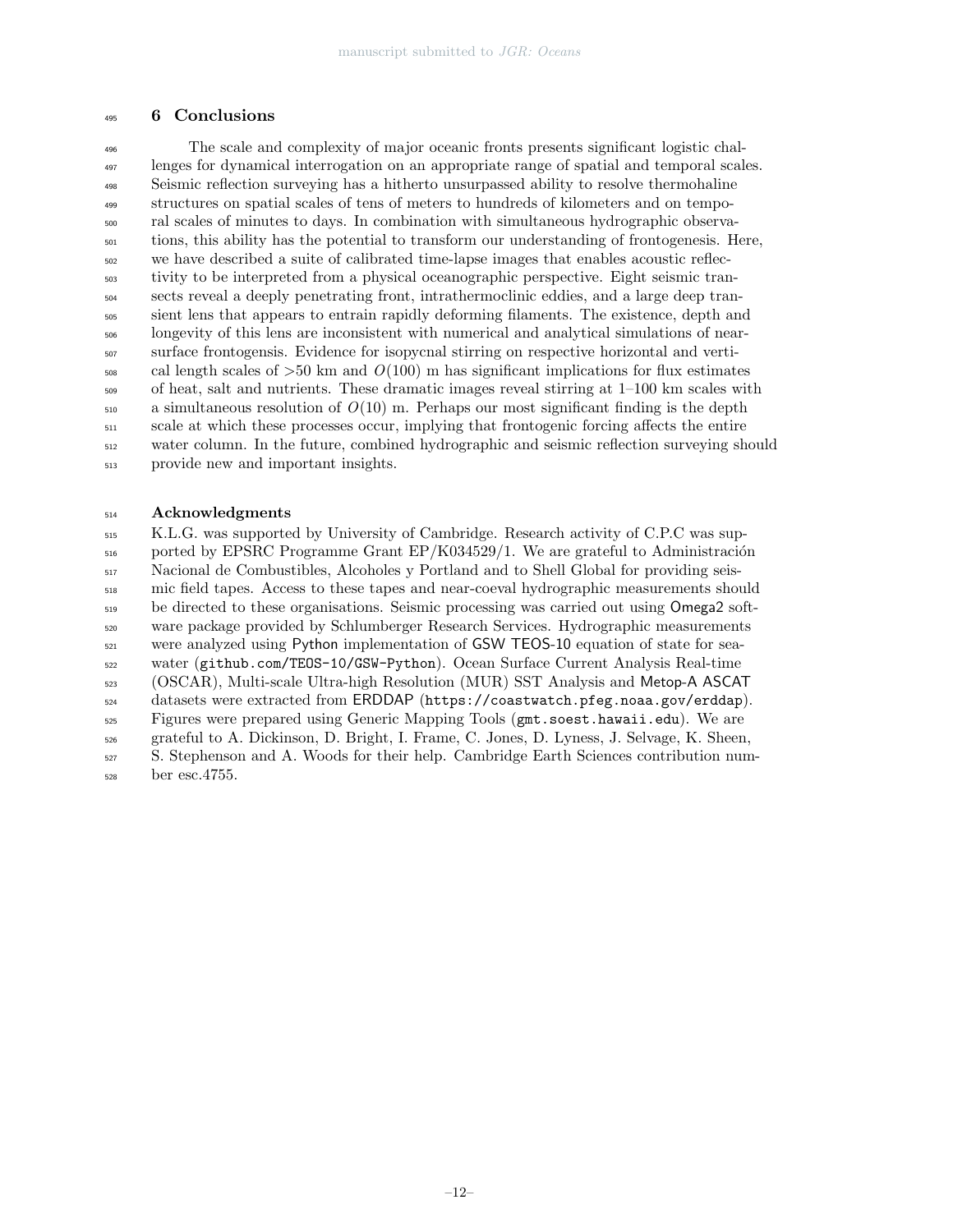| Label          | Length, km | dd/mm/yy | Julian Day | Azimuth |
|----------------|------------|----------|------------|---------|
| 1              | 148        | 08/02/13 | 39         | NE-SW   |
| $\overline{2}$ | 149        | 11/02/13 | 42         | NE-SW   |
| 3              | 150        | 12/02/13 | 43         | NE-SW   |
| $\overline{4}$ | 150        | 14/02/13 | 45         | NE-SW   |
| 5              | 142        | 11/02/13 | 42         | $SW-NE$ |
| 6              | 142        | 13/02/13 | 44         | SW-NE   |
| 7              | 141        | 15/02/13 | 46         | SW-NE   |
| 8              | 140        | 17/02/13 | 47         | SW-NE   |

Table 1. Seismic acquisition information (see also Figs. 1a and 2).

Table 2. Near-coeval hydrographic casts whose locations are shown in Figs. 1a, 2 and 5.

| Name          | dd/mm/yy |       | Latitude, $\degree S$ Longitude, $\degree W$ |
|---------------|----------|-------|----------------------------------------------|
| $\rm{T}1$     | 15/11/12 | 53.36 | 36.86                                        |
| $\mathrm{T}2$ | 28/11/12 | 53.08 | 36.43                                        |
| $\rm{T}3$     | 4/12/12  | 53.40 | 36.72                                        |
| T4            | 12/12/12 | 53.02 | 36.43                                        |
| T5            | 20/12/12 | 53.32 | 36.60                                        |
| $\mathrm{T6}$ | 29/12/12 | 52.97 | 36.36                                        |
| $\rm{T}7$     | 9/1/13   | 53.04 | 36.66                                        |

Table 3. Position and dimensions of large lens. Quoted ranges and depths refer to length of lens projected to surface and its thickness (see Figs. S1 and S2). Note that length and thickness are estimated along major and minor axes of lens which is typically banked against dipping front. Cross-sectional area calculated assuming that lens can be represented by ellipse.

| Label          |            |              |    | Range, km Depth, m Length, km Thickness, m | Area, $km2$ |
|----------------|------------|--------------|----|--------------------------------------------|-------------|
|                |            |              |    |                                            |             |
| $\overline{2}$ | $92 - 105$ | $600 - 950$  | 11 | 250                                        | 2.2         |
| 3              | $72 - 88$  | 550–890      | 16 | 290                                        | 3.6         |
| 4              | $41 - 69$  | $500 - 1200$ | 27 | 650                                        | 13.8        |
| 5              | $67 - 88$  | $450 - 1000$ | 22 | 400                                        | 6.9         |
| 6              | $44 - 75$  | $450 - 1400$ | 34 | 750                                        | 20.0        |
| 7              | $26 - 47$  | $600 - 1100$ | 20 | 450                                        | 4.6         |
| 8              |            |              |    |                                            |             |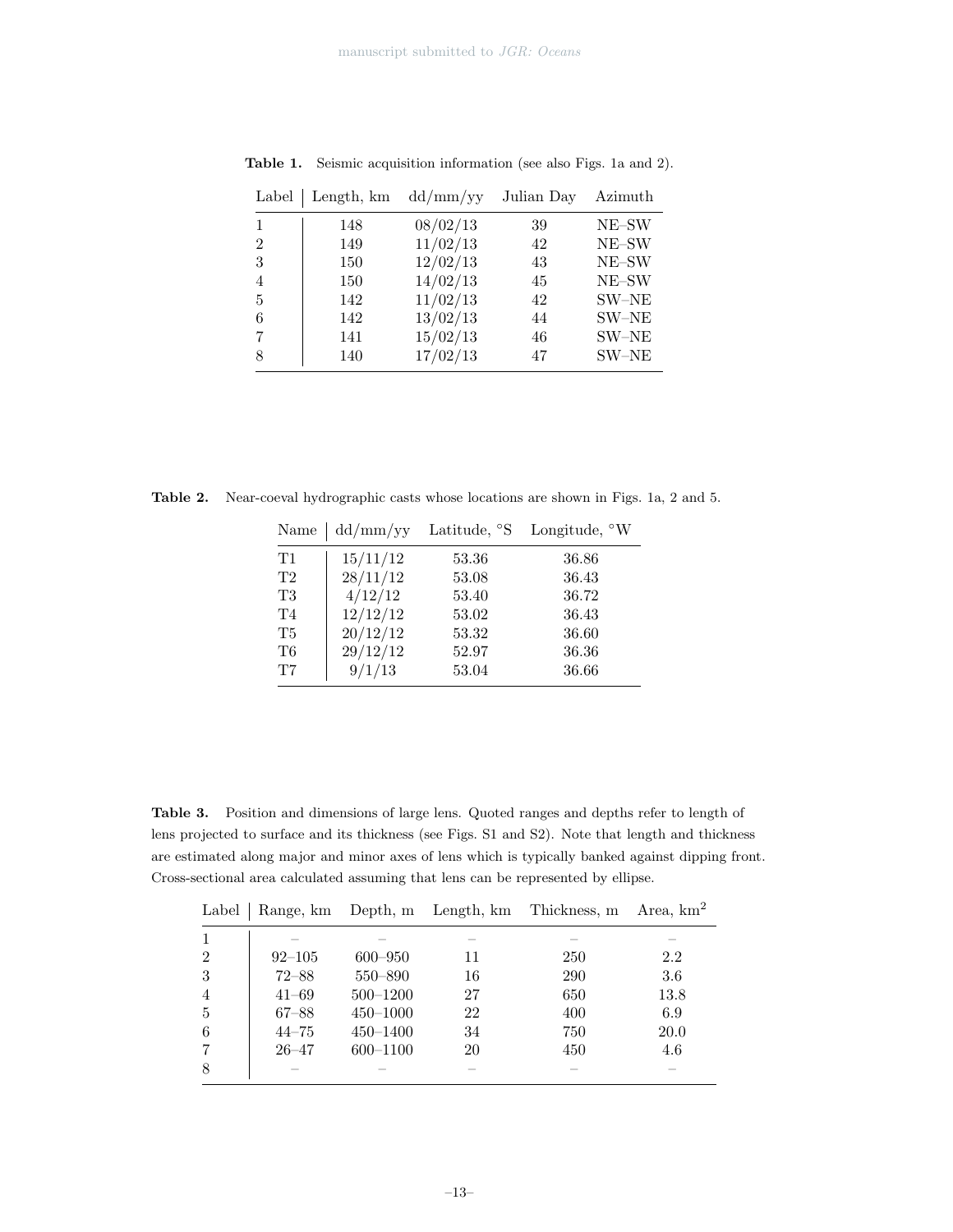

Figure 1. (a) Map of sea-surface temperature for southwest Atlantic Ocean showing confluence of water masses. Red/blue colors = warm/cold water masses calculated for  $13^{th}$  February 2013 from Multi-scale Ultra-high Resolution Sea Surface Temperature (MUR-SST) satellite measurements (scale at top left-hand side); field of thin black arrows = average sea-surface geostrophic current velocities calculated for five day composite centered on  $15^{\text{th}}$  February 2013 from Ocean Surface Current Analyses Real-time (OSCAR) satellite measurements (scale at top left-hand side); labeled arrows = Brazil Current (BC) and Malvinas (i.e. Falkland) Current (MC); transparent polygon = location of 3D seismic reflection survey; thick black line within polygon = locus of 8 transects displayed in Figs. 3, S1 and S2 (see also Table 1); white cir $cles = loci$  of 7 near-coeval hydrographic casts (Table 2); pair of black circles  $=$  hydrographic casts used to calculate velocity profile shown in Fig. 8h. (b) Temperature-salinity diagram based upon 8 hydrographic casts located in panel (a) and interpreted in accordance with Piola and Matano (2017). Orange dots = principally Brazil Current but includes South Atlantic Central Water (SACW); pale blue dots = principally Malvinas Current but includes Antarctic Surface Water (AASW), Antarctic Intermediate Water (AAIW), and Upper Circumpolar Deep Water (UCDW); dark blue dots = North Atlantic Deep Water (NADW); gray dots = other water masses; labeled dotted/solid lines = contours of potential density/acoustic sound speed.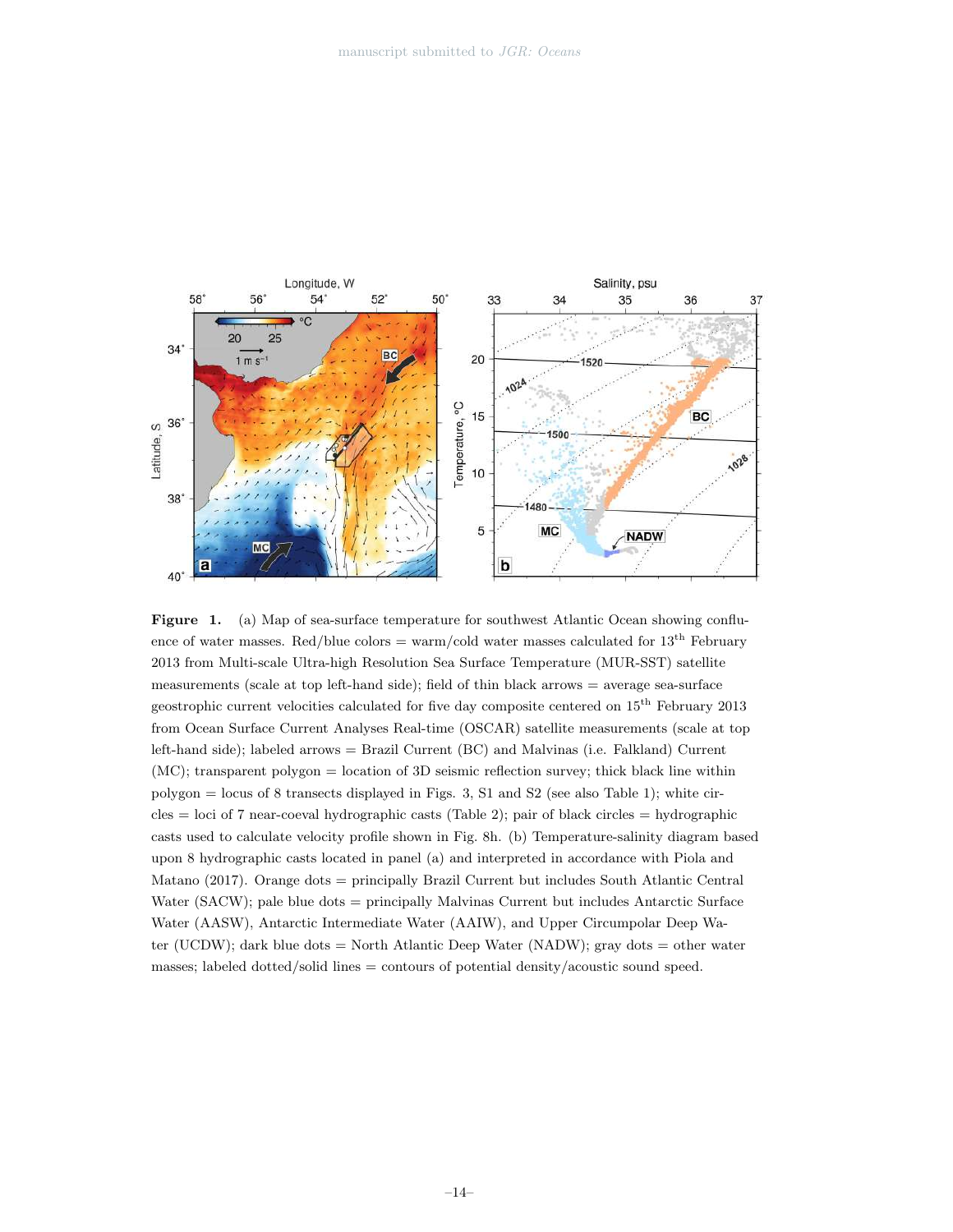

Figure 2. (a) Bathymetric map of southwest Atlantic Ocean. Transparent polygon = location of 3D seismic reflection survey; thick black line within polygon = locus of 8 transects described in text and displayed in Figs. S1 and S2 (see also Table 1); white circles  $=$  loci of 7 near-coeval hydrographic casts (Table 2); pair of black circles = hydrographic casts used to calculate geostrophic velocity profile shown in Fig. 8g. (b) Detailed portion of bathymetric map shown in (a). Thick colored lines = seismic reflection lines 1–8 colored by Julian day of acquisition; numbered white circles = acquired lines; white/black circles = near-coeval hydrographic casts as in (a). (c) Diagrammatic map showing configuration of racetrack acquisition for Sections 1–8 of 3D seismic reflection survey. Black dashed lines = vessel tracks; thick colored lines = seismic reflection lines colored by Julian day of acquisition; thick black line  $= 20 \text{ km scale}$ .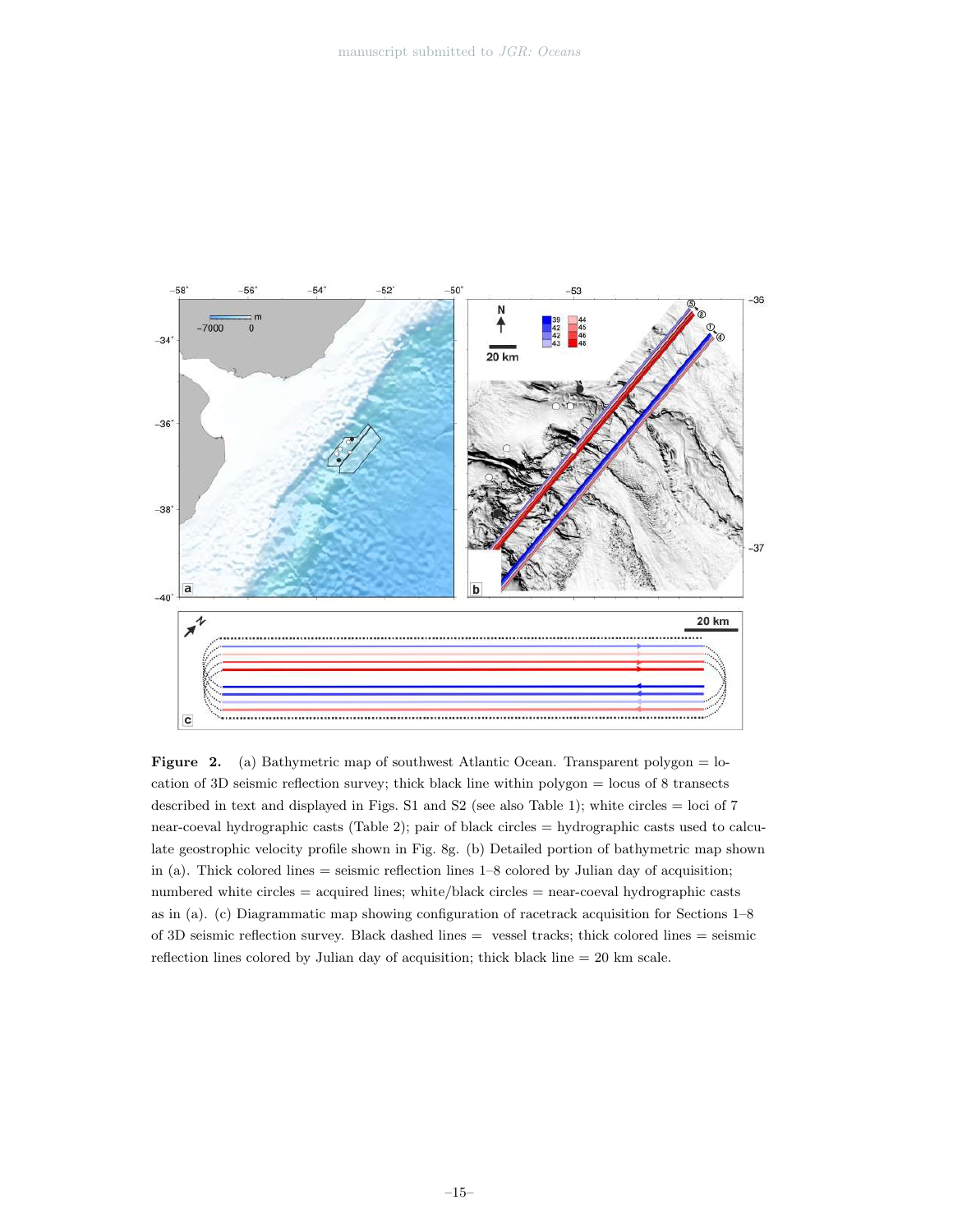

Figure 3. (a) Representative seismic section that crosses major oceanic front (Fig. S2a). Red/blue stripes = positive/negative reflections that are generated by temperature changes as small as  $\sim 0.01$  °C within water column. Black triangles = loci of velocity analyses (Fig. 4). (b) Generalized interpretation that emphasizes principal features. Orange shading = Brazil Current (BC); blue shading = Malvinas Current (MC); dark blue shading = putative dense layer of North Atlantic Deep Water (NADW); black arrows = large-scale flow; yellow dipping zone labeled  $F =$  discrete oceanic front dipping at  $\langle 2^{\circ}$  down to depth of  $> 1600$  m; tilted white blobs labeled E and  $e =$  lens-shaped features of  $O(10)$  km defined by reflections; white circles = centers of acoustically blank features of  $O(1-10)$  km; black circles  $=$  tracking of elongated reflections; black box = portion of section from Fig. 8.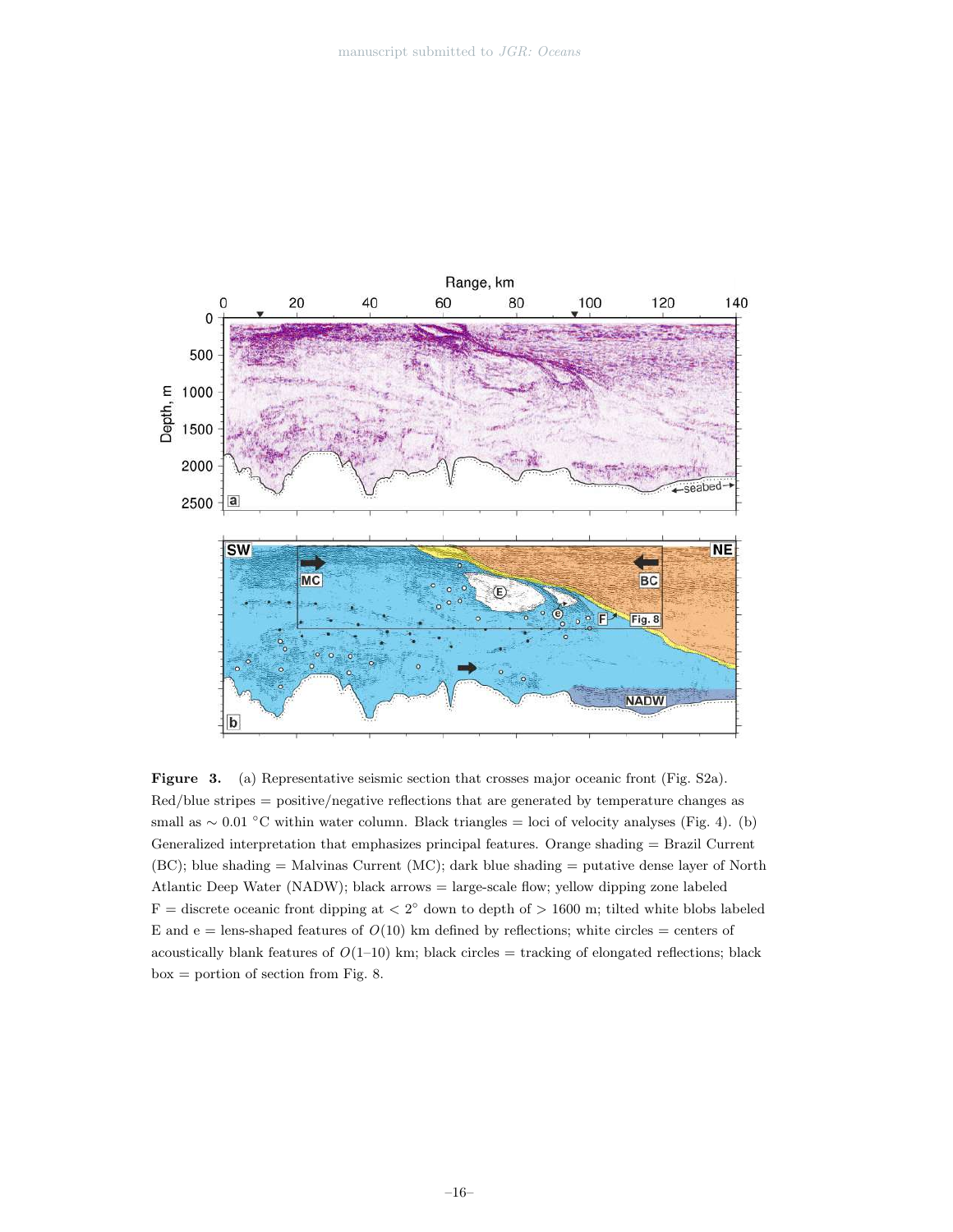

Figure 4. (a) Map of sea-surface temperature for southwest Atlantic Ocean showing confluence of water masses on day that Section 1 was acquired (date listed at bottom right-hand side). Red/blue colors = warm/cold water masses calculated for  $8^{th}$  February 2013 from MUR-SST satellite measurements. Black polygon = location of 3D seismic reflection survey; thick black line within polygon  $=$  locus of Sections 1–8 described in text; thin black lines  $=$  sea-surface temperature contoured every 2°C; thick black line =  $24^{\circ}$ C contour. (b)–(h) Same for days that correspond to acquisition of Sections 2, 5, 3, 6, 4, 7 and 8, respectively (see Fig. 2). Note date at lower right-hand corner. (i) Average wind stress as function of day for region shown in other panels.  $Black/white circles = zonal/meridional values of wind stress; solid/dashed black line = monthly$ average for February 2013 of zonal/meridional wind stress; black arrows = acquisition times of seismic sections shown in panels a–h. Wind measurements are from Metop-A ASCAT satellite (Verspeek et al., 2010).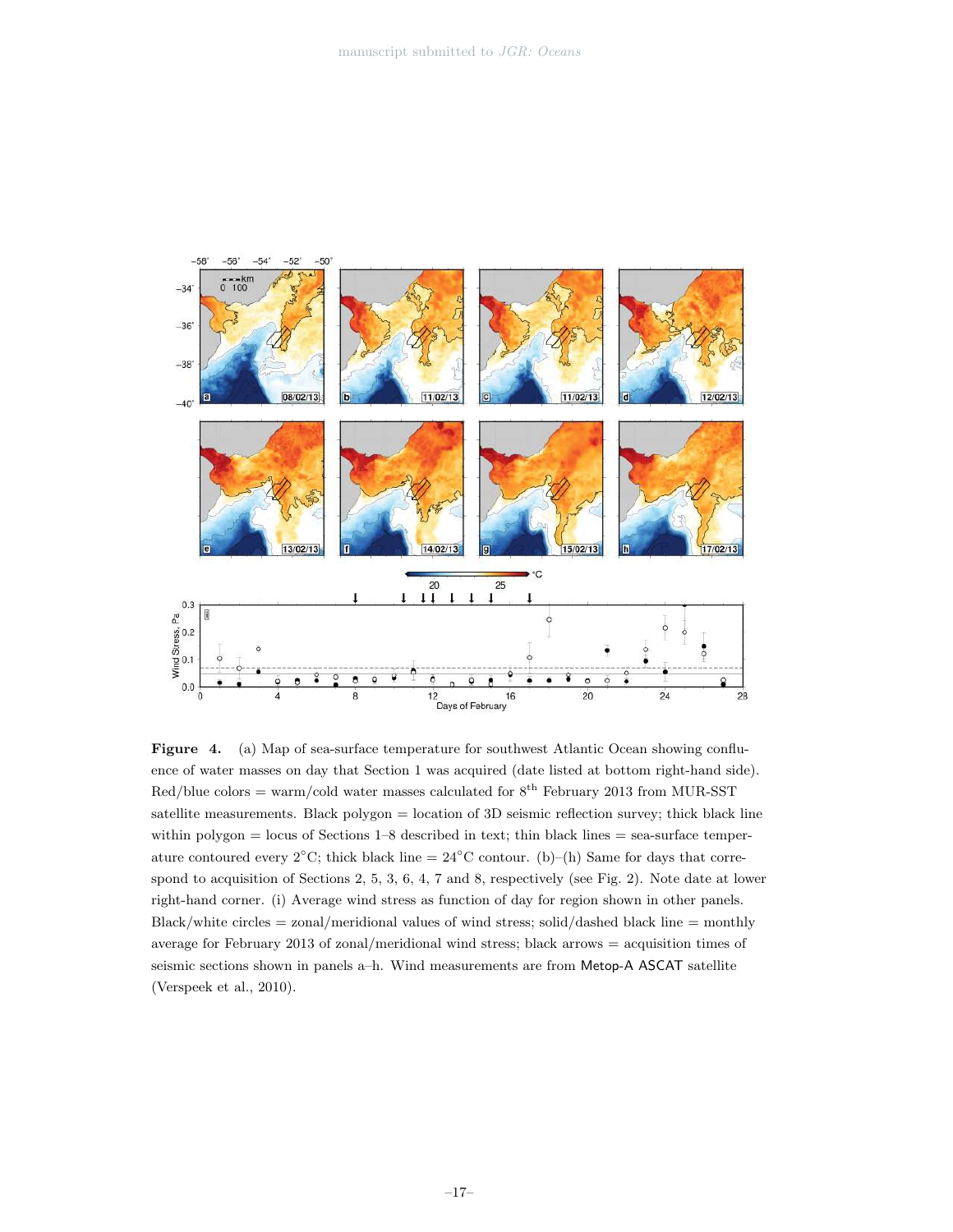

Figure 5. Map of sea-surface temperature for southwest Atlantic Ocean showing confluence of water masses on day that hydrographic probe T1 was acquired. Red/blue colors = warm/cold water masses calculated for  $15^{\mathrm{th}}$  November 2012 from  $\textsf{MUR- SST}$  satellite measurements. Black polygon = location of 3D seismic reflection survey; white circle = location of T1 hydrographic probe; thin black lines = sea-surface temperature contoured every  $2°C$ ; thick black line =  $24°C$ contour. (b)–(h) Same for days that correspond to acquisition of hydrographic probes T2–7 (see Fig. 1a for scale). Note date at lower right-hand corner.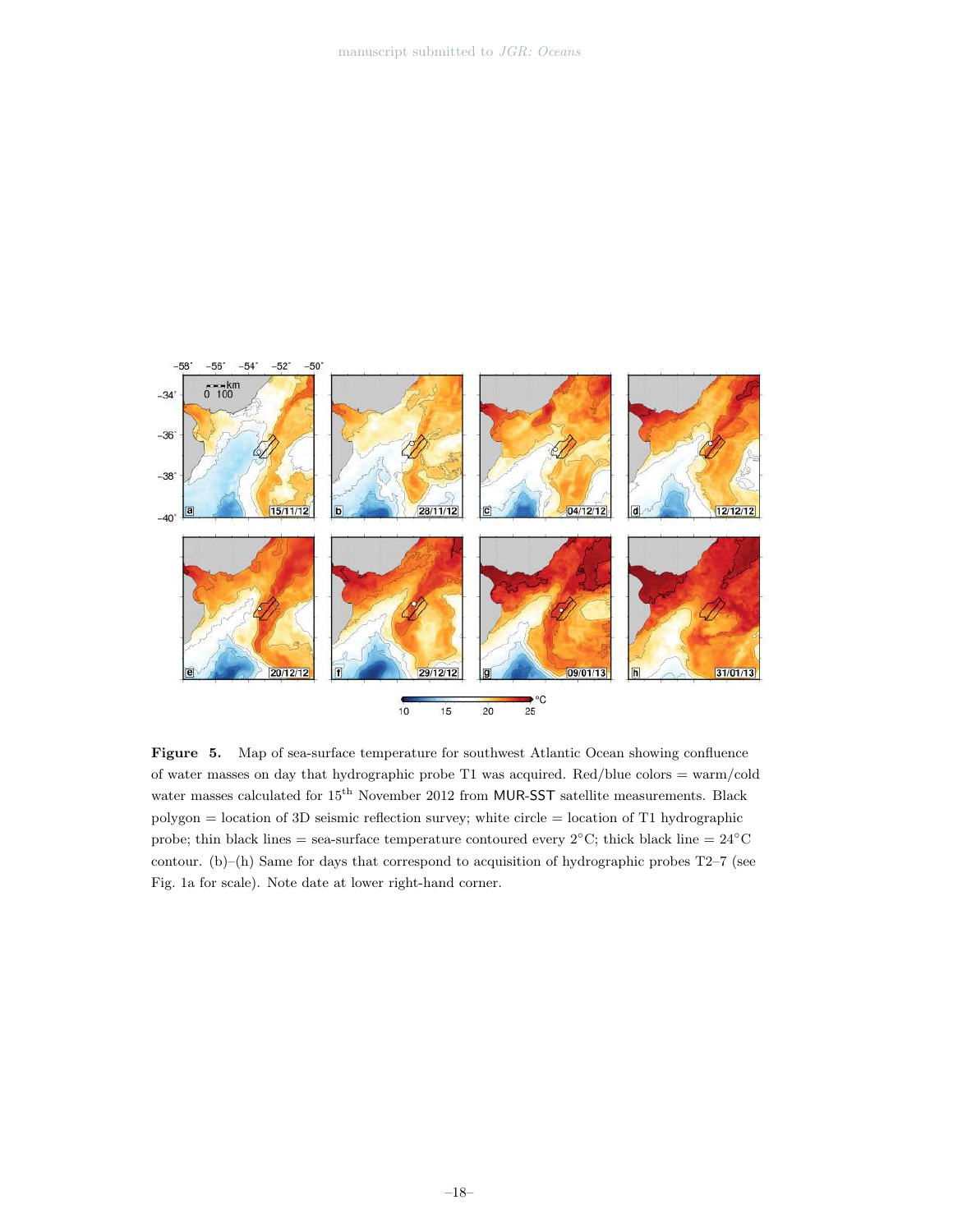

Figure 6. Sound speed analysis of CMP gathers from Profile 5. (a) Uncorrected CMP gather at range of 10 km plotted as function of offset distance between source and receiver and depth. (b) Contoured values of semblance as function of offset distance and depth that show root mean square sound speed,  $v_{rms}$ . Warm colors = optimal values of  $v_{rms}$  that yield correct time delays; white circles = chosen  $v_{rms}$  picks. (c) Under-corrected CMP gather where selected  $v_{rms}$  values are too slow (i.e.  $1450 \text{ m s}^{-1}$ ). Line with open circle = under-corrected reflection. (d) Optimally corrected CMP gather using  $v_{rms}$  picks shown in panel (b). Lines with solid circle = optimally corrected reflection. (e) Over-corrected CMP gather where selected  $v_{rms}$  values are too fast (i.e.  $1550 \text{ m s}^{-1}$ ). Line with open circle = over-corrected reflection. (f)–(j) Equivalent panels for CMP gather at range of 96 km.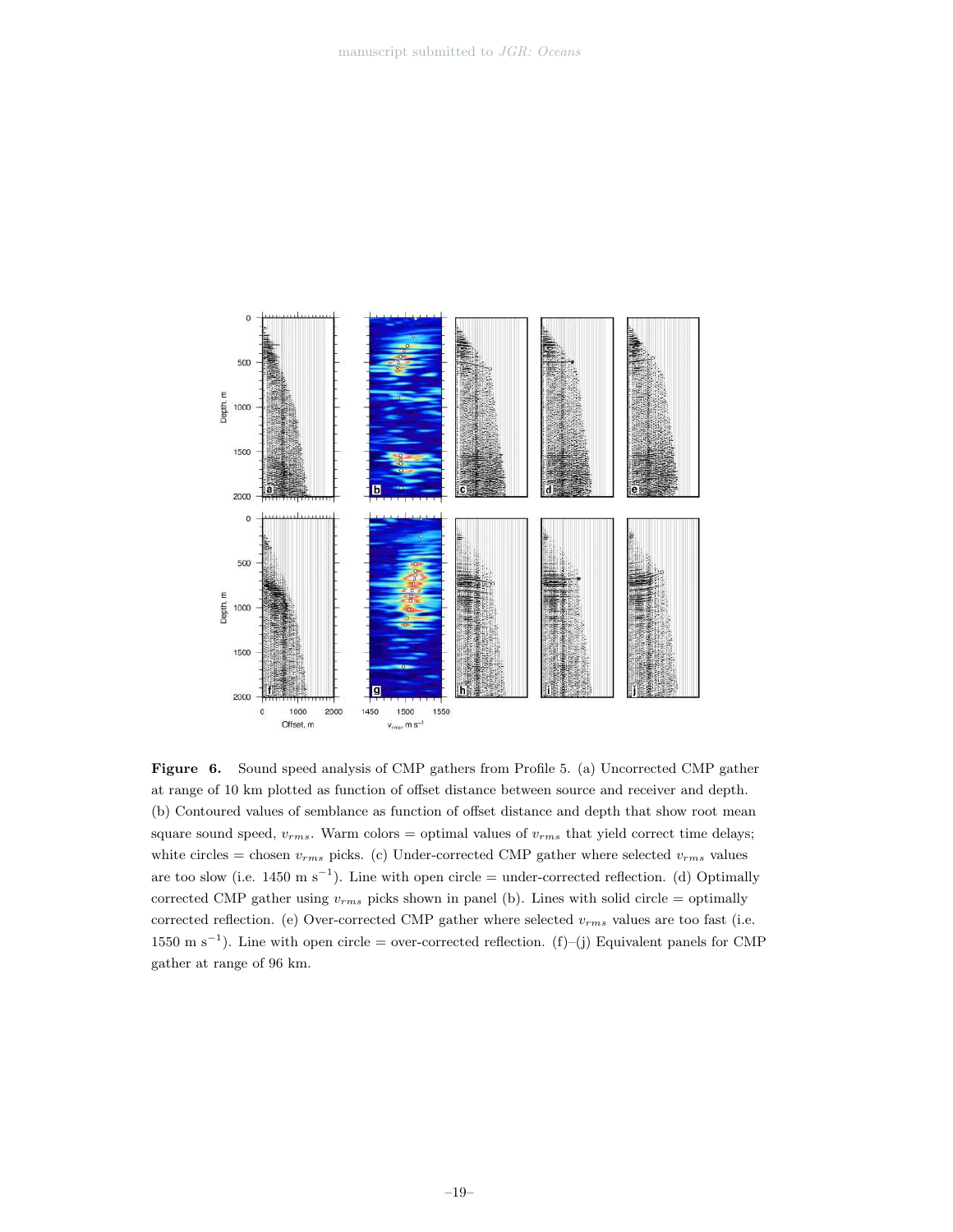

Figure 7. (a) Root mean square sound speed,  $v_{rms}$ , as function of range for Section 5 (Fig. S2a). White circles = loci of sound speed profiles that were picked every 1.25 km; black triangles = loci of CMP gathers displayed in Fig. 6. (b) Interval sound speed,  $v_{int}$ , as function of range calculated from  $v_{rms}$  using Dix equation (i.e. long wavelength component of sound speed). Sound speed is vertically and horizontally smoothed using sliding windows of ∼250 m and 12.5 km, respectively.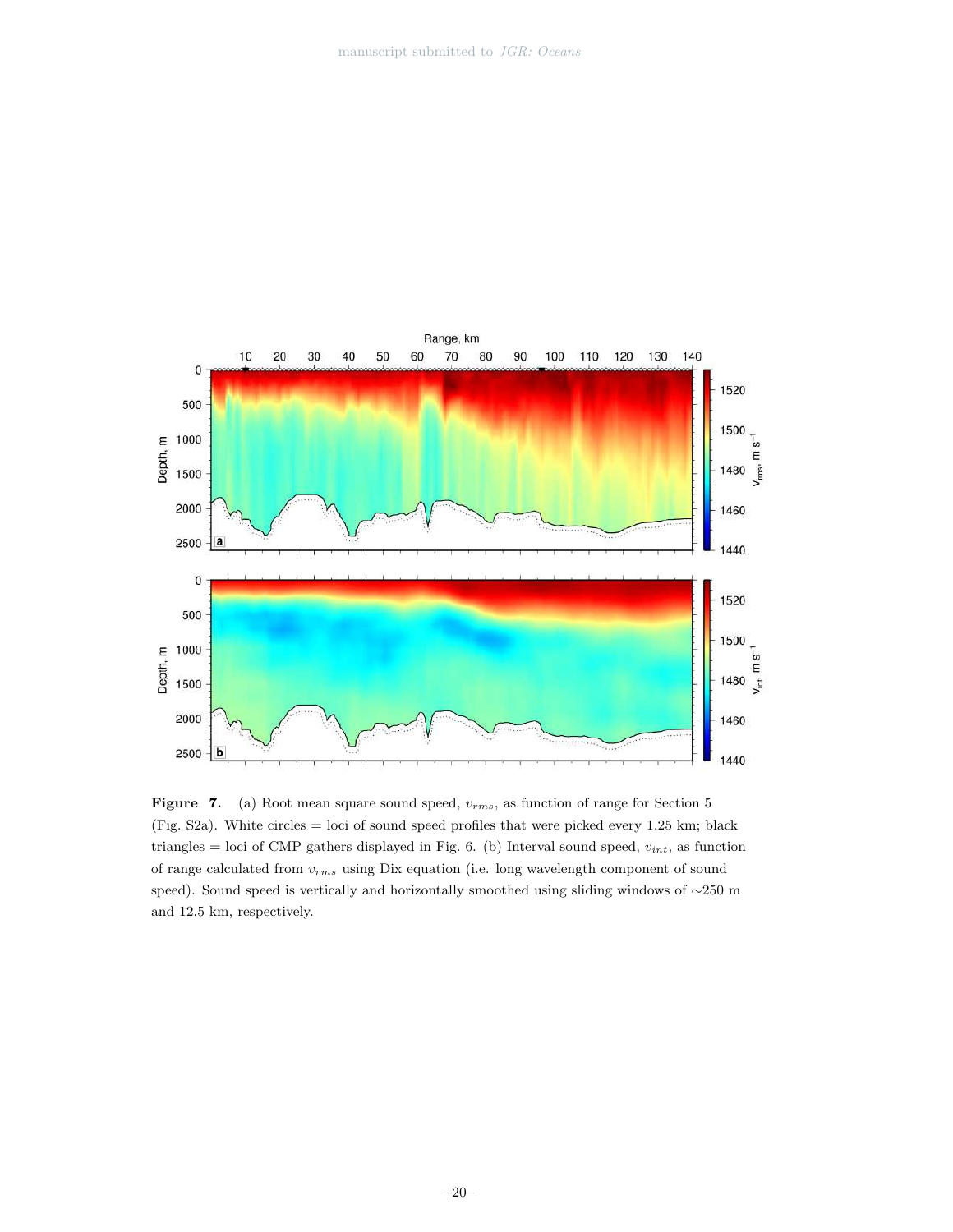

Figure 8. (a) Seismic section overlain with temperature field calculated using iterative inversion procedure (Gunn et al., 2018). Pink area  $=$  large lens; white circle  $=$  geometric center of large lens. (b) Temperature, T, as function of depth. Blue/red lines = horizontally averaged profiles for ranges of 0–60 km and 60–140 km, respectively; turquoise/orange dots = hydrographic measurements from cold/warm (i.e.  $MC/BC$ ) sides of front (Fig. 5); gray dots = hydrographic measurements from intermediate zone (i.e. modified MC; Fig. 5); white circle with horizontal error bar = mean temperature of lens outlined in pink on panel a and its standard deviation. (c) Same section overlain with salinity field. Colored inverted triangles = orthogonally projected positions of 7 hydrographic casts where turquoise symbols = Malvinas Current, orange sym $b$ ols = Brazil Current, and gray symbols = intermediate water (Fig. 1a; Piola & Matano, 2017). (d) Salinity, S, as function of depth with colored lines and symbols as before. (e) Same section overlain with potential density field. Solid lines = contours of isopycnal surfaces with values of  $\sigma_{\theta}$  plotted at 0.2 kg m<sup>-3</sup> intervals; dashed lines = contours of geostrophic stream function,  $\psi$ , plotted at  $0.2 \times 10^4$  m<sup>2</sup> s<sup>-2</sup> intervals. (f) Potential density,  $\sigma_{\theta}$ , as function of depth with colored lines and symbols as before. (g) Same section overlain with geostrophic velocity field where warm (cool) colors denote translation out of (into) page. Dotted lines = contours of relative vorticity,  $\zeta$ , plotted at  $5 \times 10^{-5}$  s<sup>-1</sup> intervals; black inverted triangles = loci used to calculate profile of u on panel h. (h) Geostrophic velocity, u, as function of depth. Solid line  $=$  profile of u calculated for two nearby hydrographic profiles projected orthogonally by 8 and 16 km onto seismic section at ranges of 25.5 and 82.7 km (Fig. 1a); dotted line = profile of u calculated between black circles located at ranges of 25.5 and 82.7 km on section from panel g; white circle with horizontal error  $bar =$  mean geostrophic velocity of eddy and its<sup>2</sup> tandard deviation; dashed vertical line = zero value.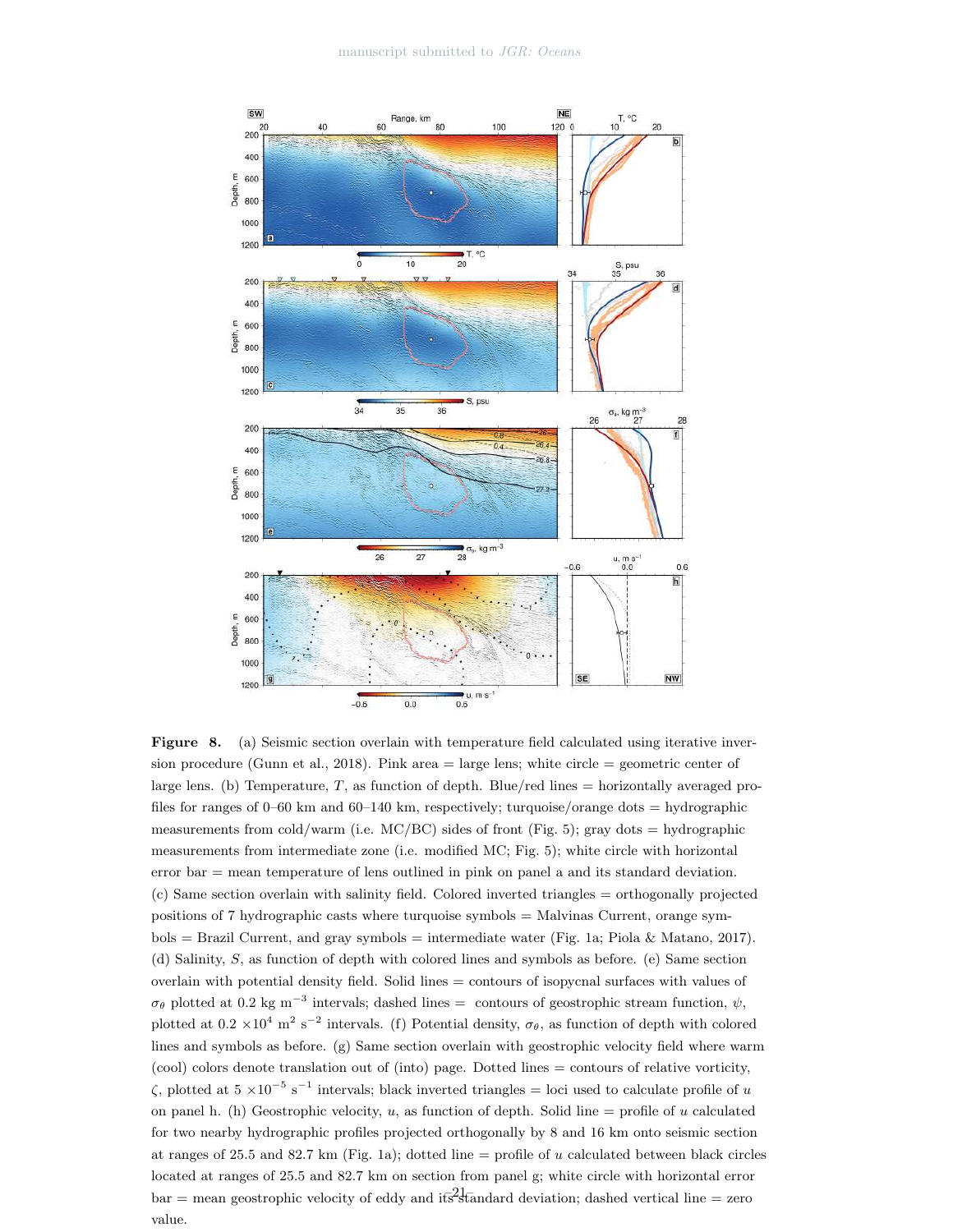

Figure 9. Series of time-lapse images from seismic reflection Sections 1–4 from Fig. S1 that show evolving structure adjacent to front. (a) Image from Section 1 (8/2/2013, Julian day 39). Circles = interpretation markers colored according to day of acquisition that highlight three features; arrows = locus of front; numbered colored square = Julian day (see Table 1 and Fig. 2). (b) Image from Section 2  $(11/2/2013, \text{ Julian day } 42)$ . Symbols as before. (c) Image from Section 3 (12/2/2013, Julian day 43). (d) Image from Section 4 (14/2/2013, Julian day 45). (e) Interpretation of Section 1 shown in panel (a). Dark blue blobs and lines = interpretation of lenses and strands (N.B. no clear front visible in Section 1). Interpretation markers colored according to day of acquisition as shown in key. (f) Combined interpretation of Sections 1 and 2 that highlights temporal evolution of four principal features. Dark/light blue blobs and lines = lenses, strands and fronts at earlier/later times; black arrow = in-plane speed. (g) Same for Sections 2 and 3. (h) Same for Sections 3 and 4.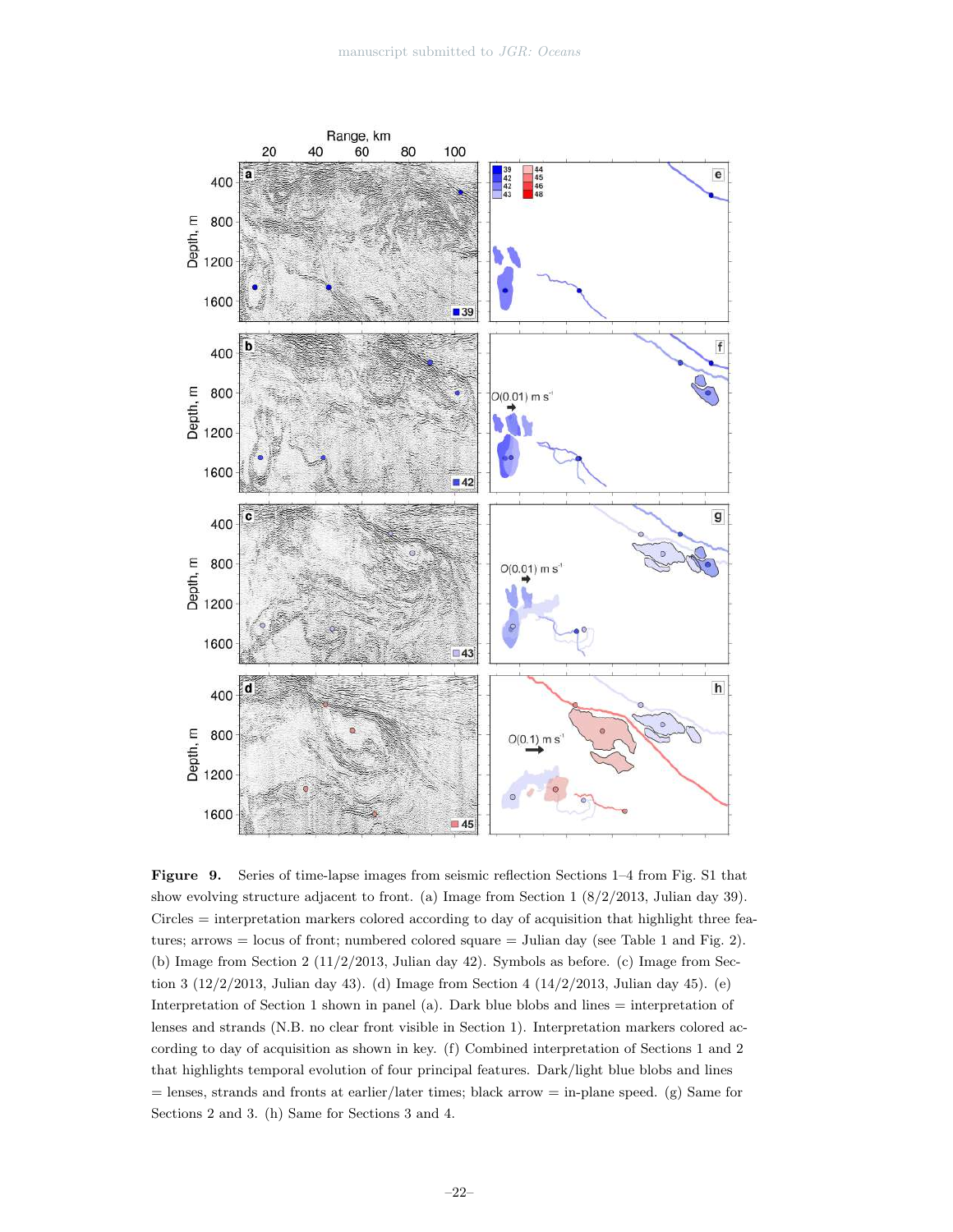

Figure 10. Planform evolution of large tilted lens. (a) Map showing locations of eight sections (Figs. S1 and S2). Thick and thin colored lines = Sections 1–4 and Sections 5–8 colored by Julian day of acquisition; white circles = loci of frontal interface projected to sea surface; white bars = horizontal length of putative lens projected to sea surface. (b) Series of planforms of idealized circular lens showing evolution in accordance with geometric constraints from panel e (Table 3). Colored circles = size of lens according to Julian day; arrow = azimuth of translation. Note that panels are vertically collinear.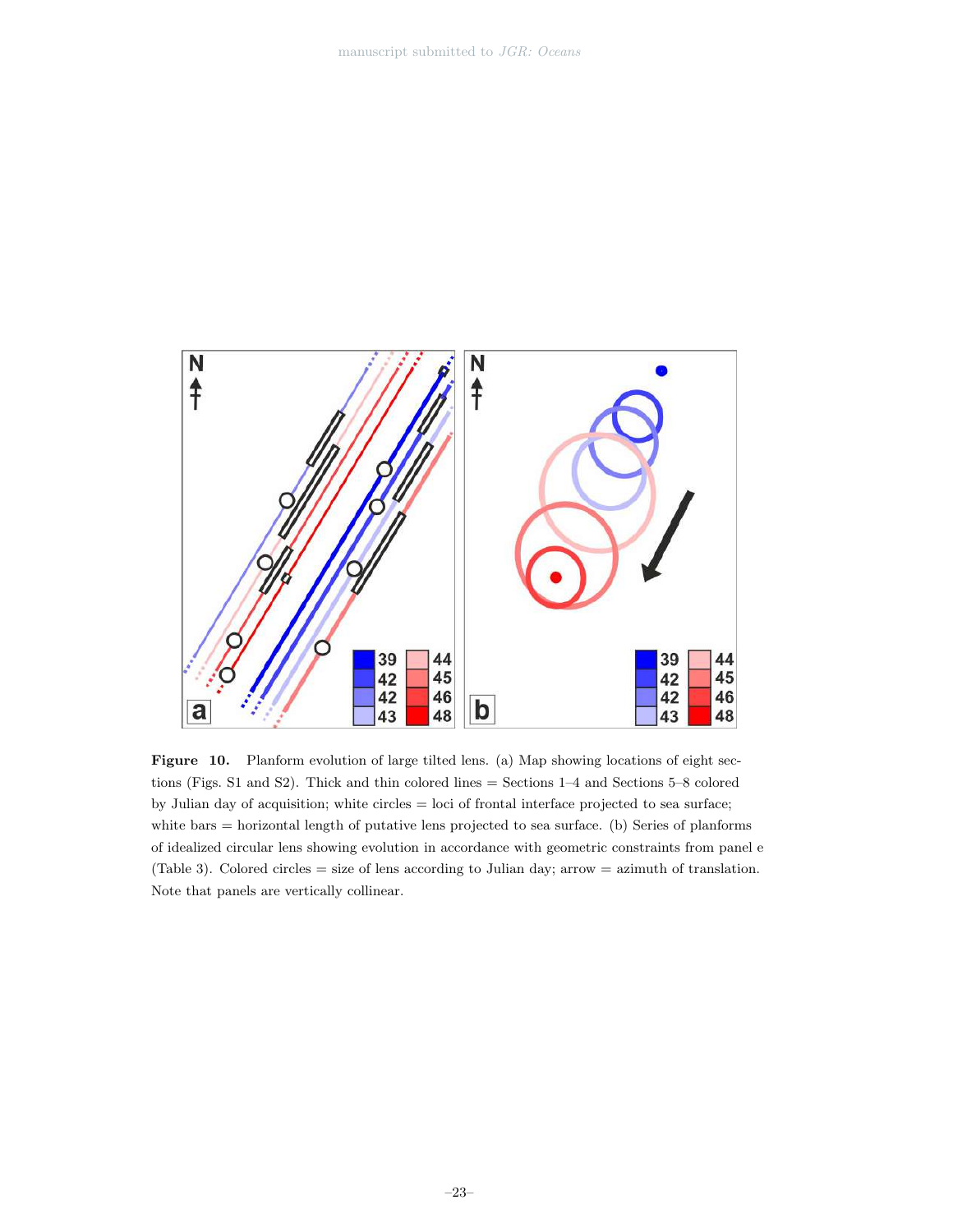# References

- Armi, L., Hebert, D., Oakey, N., Price, J. F., Richardson, P. L., Rossby, H. T.,  $\&$  Ruddick, B. (1989). Two Years in the Life of a Mediterranean Salt  $\mu_{532}$  Lens. *Journal of Physical Oceanography, 19(3), 354–370.* doi: 10.1175/ 1520-0485(1989)019
- Bianchi, A. A., Giulivi, C. F., & Piola, A. R. (1993). Mixing in the Brazil-Malvinas confluence. *Deep-Sea Research Part I*,  $40(7)$ , 1345–1358. doi: 10.1016/0967 -0637(93)90115-J
- Cromwell, T., & Reid, J. L. (1956). A Study of Oceanic Fronts. Tellus,  $8(1)$ , 94– 101. doi: 10.3402/tellusa.v8i1.8947
- Dagnino, D., Sallar`es, V., Biescas, B., & Ranero, C. R. (2016). Fine-scale ther- mohaline ocean structure retrieved with 2-D prestack full-waveform inver- sion of multichannel seismic data: Application to the Gulf of Cadiz (SW <sub>542</sub> Iberia). *Journal of Geophysical Research: Oceans*, 121, 5452–5469. doi: 10.1002/2016JC011844
- D'Asaro, E. (1988). Generation of submesoscale vortices: A new mechanism. Journal of Geophysical Research, 93(C6), 6685. doi: 10.1029/JC093iC06p06685
- D'Asaro, E., Lee, C., Rainville, L., Harcourt, R., & Thomas, L. (2011). Enhanced <sub>547</sub> turbulence and energy dissipation at ocean fronts. *Science*, 6027, 318–322. doi: 10.1126/science.1201515
- $_{549}$  Dix, C. H. (1955). Seismic Velocities From Surface Measurements. Geophysics,  $20(1), 68–86.$  doi:  $10.1190/1.1438126$
- Ferrari, R. (2011). A frontal challenge for climate models. *Science*, 332(6027), 316– 317. doi: 10.1126/science.1203632
- Garzoli, S. L., & Garraffo, Z. (1989). Transports, frontal motions and eddies at the Brazil-Malvinas currents confluence. Deep Sea Research Part A, Oceanographic  $\text{Research Papers}, 36(5), 681-703. \text{ doi: } 10.1016/0198-0149(89)90145-3$
- Gordon, A. L. (1989). Brazil-Malvinas Confluence 1984. Deep-Sea Research,  $36(3)$ , 359–384.
- Gunn, K. L., White, N. J., Larter, R. D., & Caulfield, C. P. (2018). Calibrated Seis- mic Imaging of Eddy-Dominated Warm-Water Transport Across the Belling- shausen Sea, Southern Ocean. Journal of Geophysical Research: Oceans, 123 , 3072–3099. doi: 10.1029/2018JC013833
- Holbrook, W. S., P´aramo, P., Pearse, S., & Schmitt, R. W. (2003). Thermohaline fine structure in an oceanographic front from seismic reflection profiling. Sci-ence, 301 (5634), 821–824. doi: 10.1126/science.1085116
- Hoskins, B. J., & Bretherton, F. P. (1972). Atmospheric Frontogenesis Models: <sup>566</sup> Mathematical Formulation and Solution. *Journal of the Atmospheric Sciences*,  $29(1), 11-37.$  doi:  $10.1175/1520-0469(1972)029(0011:AFMMFA)2.0.CO;2$
- Hua, B. L., M´enesguen, C., Le Gentil, S., Schopp, R., Marsset, B., & Aiki, H.
- (2013). Layering and turbulence surrounding an anticyclonic oceanic vor-<sub>570</sub> tex: In situ observations and quasi-geostrophic numerical simulations. *Journal* of Fluid Mechanics, 731 , 418–442. doi: 10.1017/jfm.2013.369
- $_{572}$  Johnston, T. M., Rudnick, D. L., & Pallàs-Sanz, E. (2011). Elevated mixing at a front. *Journal of Geophysical Research: Oceans*,  $116(11)$ ,  $1-14$ . doi:  $10.1029/$ 2011JC007192
- Kunze, E. (1986). The Mean and Near-Inertial Velocity Fields in a Warm-Core Ring. Journal of Physical Oceanography, 16 , 1444–1461. doi: 10.1175/1520  $-0485(1986)016\langle1444:\text{tmaniv}\rangle2.0.\text{co};2$
- Lapeyre, G., & Klein, P. (2006). Impact of the small-scale elongated filaments on the oceanic vertical pump. *Journal of Marine Research*,  $64(6)$ , 835–851. doi: 10.1357/002224006779698369
- McWilliams, J. C. (1984). The emergence of isolated coherent vortices in tur- bulent flow. *Journal of Fluid Mechanics*,  $146$ ,  $21-43$ . doi:  $10.1017/$ S0022112084001750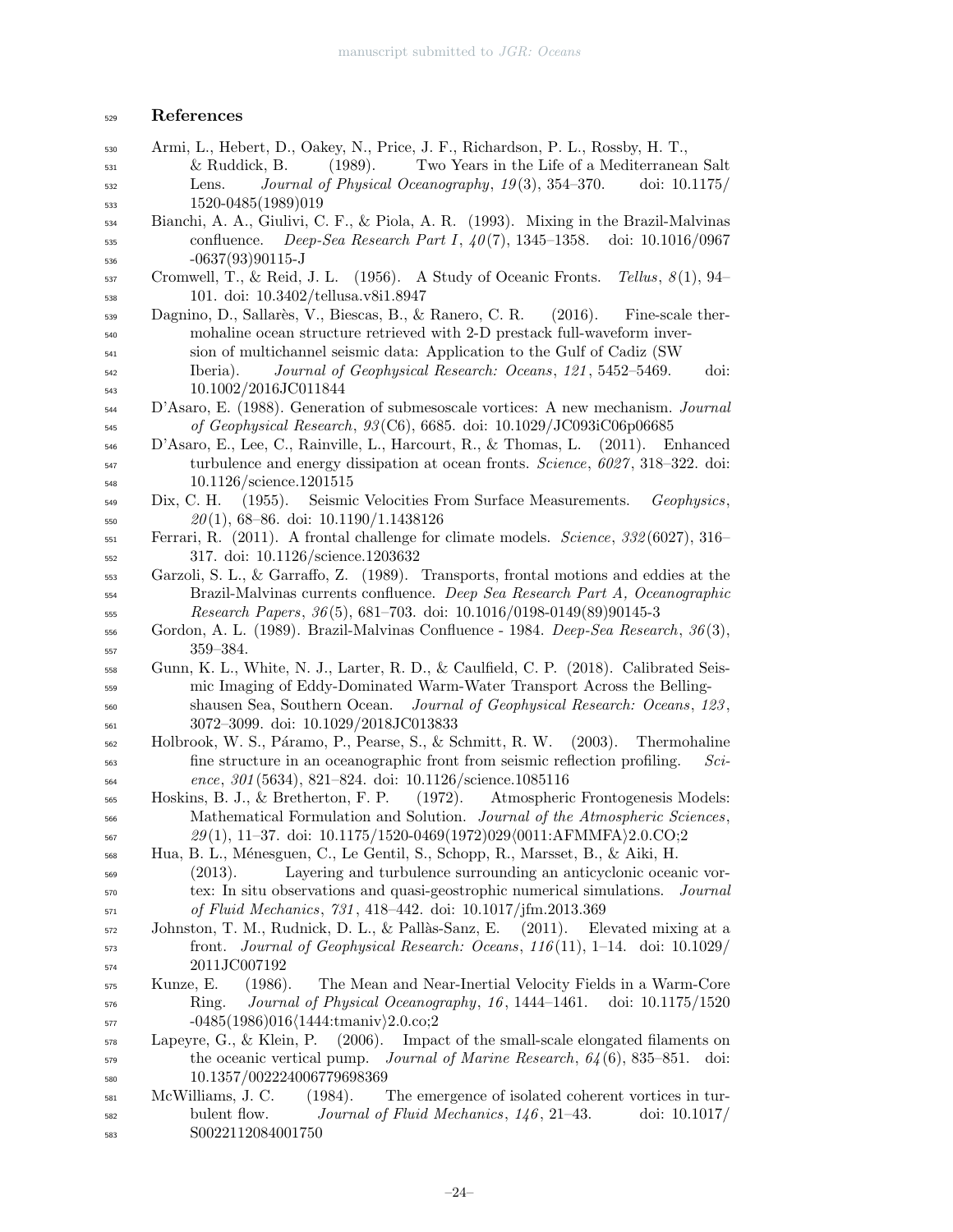Meunier, T., M´enesguen, C., Schopp, R., & Le Gentil, S. (2015). Tracer Stirring <sup>585</sup> around a Meddy: The Formation of Layering. *Journal of Physical Oceanogra*phy, 45, 407-423. doi: 10.1175/JPO-D-14-0061.1 Munk, W. H. (1966). Abyssal recipes. *Deep-Sea Research*, 13(4), 707–730. Nagai, T., Tandon, A., Yamazaki, H., Doubell, M. J., & Gallager, S. (2012). Di- rect observations of microscale turbulence and thermohaline structure in the Kuroshio Front. Journal of Geophysical Research: Oceans, 117 (8). doi: 10.1029/2011JC007228 Pall`as-Sanz, E., Johnston, T. M., & Rudnick, D. L. (2010). Frontal dynamics in a California Current System shallow front: 1. Frontal processes and tracer structure. Journal of Geophysical Research: Oceans,  $115(12)$ , 1–14. doi: 10.1029/2009JC006032 Papenberg, C., Klaeschen, D., Krahmann, G., & Hobbs, R. W. (2010). Ocean tem- perature and salinity inverted from combined hydrographic and seismic data. Geophysical Research Letters, 37 (4), 6–11. doi: 10.1029/2009GL042115 599 Pedlosky, J. (1987). Geophysical Fluid Dynamics (2nd ed.). New York: Springer. doi: 10.1007/978-1-4612-4650-3 Peterson, R. G., & Stramma, L. (1991). Upper-level circulation in the South At- $\frac{1}{602}$  lantic Ocean. *Progress in Oceanography*, 26(1), 1–73. Pezzi, L. P., Souza, R. B., Dourado, M. S., Garcia, C. A. E., Mata, M. M., & Silva- Dias, M. A. F. (2005). Ocean-atmosphere in situ observations at the Brazil- Malvinas Confluence region. Geophysical Research Letters, 32 (22), 1–4. doi: 10.1029/2005GL023866 Piola, A. R., & Matano, R. P. (2017). Ocean Currents: Atlantic Western Bound- ary—Brazil Current/Falkland (Malvinas) Current. Elselvier. doi: 10.1016/B978 -0-12-409548-9.10541-X Pollard, R. T., & Regier, L. A. (1992). Vorticity and Vertical Circulation at an Ocean Front. *Journal of Physical Oceanography*, 22, 609–625. doi: 10.1175/  $_{612}$  1520-0485(1992)022(0609:vavcaa)2.0.co;2 Ruddick, B., Song, H., Dong, C., & Pinheiro, L. (2009). Water column seismic im- $\alpha$ <sub>614</sub> ages as maps of temperature gradient. *Oceanography*,  $22(1)$ , 192–205. doi: 10 .5670/oceanog.2009.19 Rudnick, D. L., & Ferrari, R. (1999). Compensation of horizontal temperature and  $\sigma_{617}$  salinity gradients in the ocean mixed layer. *Science*, 283(5401), 526–529. doi: 10.1126/science.283.5401.526 Sallar`es, V., Biescas, B., Buffett, G., Carbonell, R., Da˜nobeitia, J. J., & Pelegr´ı, J. L. (2009). Relative contribution of temperature and salinity to ocean  $\alpha_{621}$  acoustic reflectivity. Geophysical Research Letters, 36(20), 1–6. doi: 10.1029/2009GL040187 Saraceno, M., Provost, C., Piola, A. R., Bava, J., & Gagliardini, A. (2004). Brazil Malvinas Frontal System as seen from 9 years of advanced very high resolution  $\epsilon_{625}$  radiometer data. Journal of Geophysical Research: Oceans, 109(C5), 1–14. doi: 10.1029/2003JC002127 Shakespeare, C. J., & Taylor, J. R. (2014). The spontaneous generation of inertia- gravity waves during frontogenesis forced by large strain: Theory. Journal of Fluid Mechanics, 757 , 817–853. doi: 10.1017/jfm.2014.514 Sheen, K. L., White, N. J., Caulfield, C. P., & Hobbs, R. W. (2012). Seismic imag- ing of a large horizontal vortex at abyssal depths beneath the Sub-Antarctic Front. Nature Geoscience, 5 (8), 542–546. doi: 10.1038/ngeo1502 Sheen, K. L., White, N. J., & Hobbs, R. W. (2009). Estimating mixing rates from seismic images of oceanic structure. Geophysical Research Letters,  $36(24)$ , 1–5. doi: 10.1029/2009GL040106 Smith, K. S., & Ferrari, R. (2009). The Production and Dissipation of Compensated <sup>637</sup> Thermohaline Variance by Mesoscale Stirring. *Journal of Physical Oceanogra-phy, 39, 2477–2501.* doi: 10.1175/2009JPO4103.1